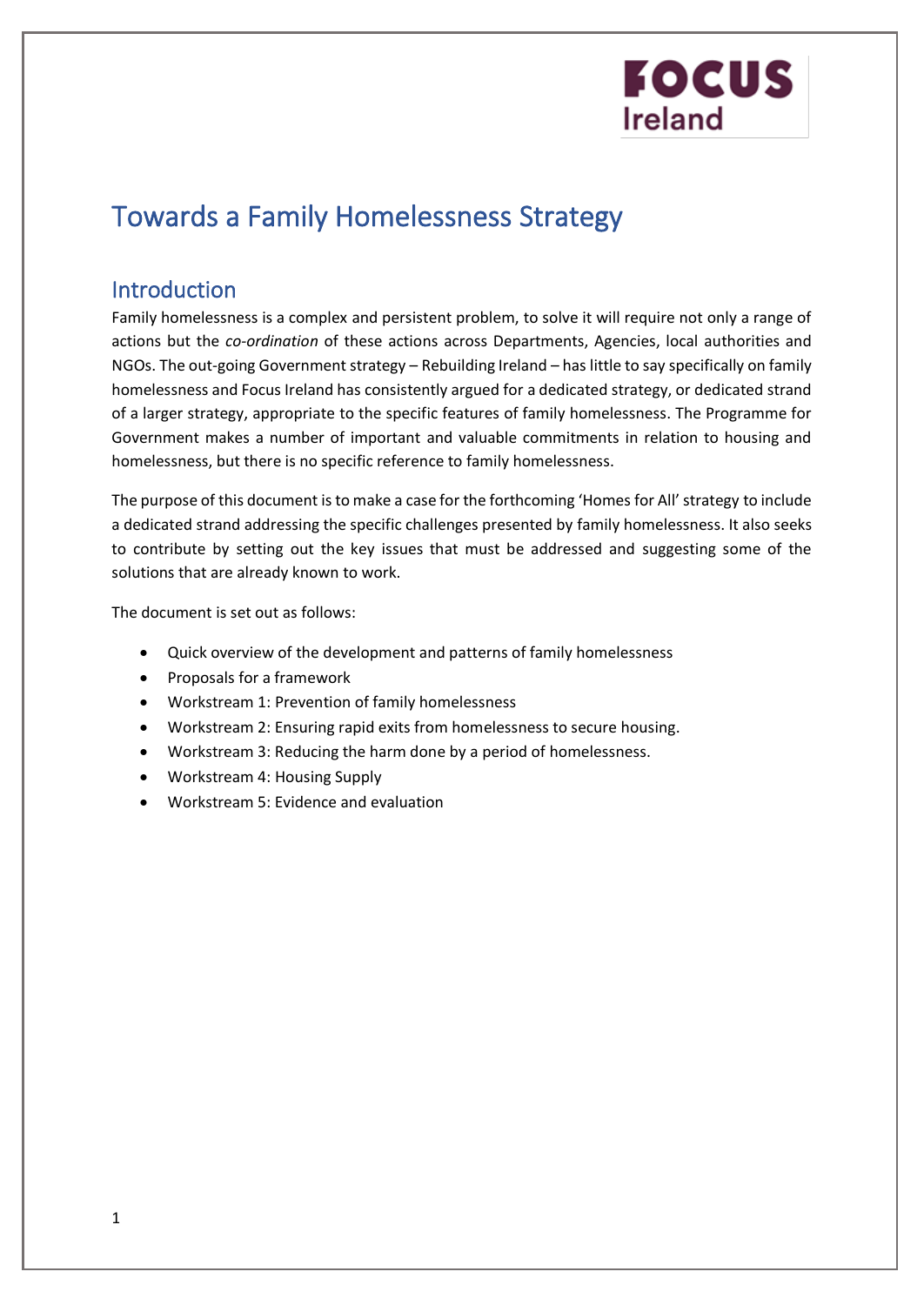### Focus Ireland and Family Homelessness

Focus Ireland is one of the leading housing and homeless organisations in Ireland. Until around 2014, family homelessness represented a relatively small part of Ireland's homelessness problem but, over the 35 years of its existence, Focus Ireland has been the lead organisation working with those families experiencing it. During the previous peak of family homelessness in Dublin (1998-2001), Focus Ireland developed a model of support for homeless families in B&Bs and published research on the extent of family homelessness and its impact on mental health<sup>1</sup>.

By 2011, there were 240 families homeless in Dublin, some in emergency accommodation since the 1990's crisis, many with complex social problems. Focus Ireland, in collaboration with the, then, Department of Environment and the Homeless Agency, launched Ireland's first 'Social Impact Bond' to support these families out of homelessness. Together we piloted – and proved the effectiveness of – a model of case management involving a multi-disciplinary team with designated child support workers, accommodation finders and settlement support. By the time the recent crisis started to emerge in 2014, all but five of these 240 families with complex needs had been supported out of homelessness. The lessons of this project remain relevant to the challenges that confront us now.

As the current housing crisis developed, a new stream of families was forced into homelessness and, according to the OECD, 'homelessness among families with children almost quadrupled … between 2014 and 2018'<sup>2</sup> This has resulted in a rapid and unprecedented shift in the nature of homelessness in Ireland, with thousands of children experiencing the loss of home and the devastating effect that can right through their lives.

Focus Ireland has worked with thousands of families throughout this time. Focus Ireland was designated as the Families Homeless Action Team (FHAT) by Dublin Region Homeless Executive from the start of the crisis. We have also worked with families that are homeless through our Coffee Shop, our services in Waterford, Sligo, Cork and Limerick, and, more recently, our Family Centre project. Our family homelessness prevention unit, funded by Bord Gais Energy, has helped keep hundreds of families from ever experiencing homelessness.

Through our front-line work and our research on family homelessness, we know that families have an experience of homelessness which is distinct from that of single people: their pathways into homelessness differ, as do their needs when living in emergency accommodation and the supports needed to exit homelessness. Children residing in emergency accommodation with their families can find their nutrition, education and social development adversely affected. This can have life-long consequences. While Rebuilding Ireland recognised that, because of these differences, homeless families need a distinct set of policy responses, the reality to date has been ad hoc and crisis driven.

<sup>1</sup> Moore, 1994. B&B in Focus: The Use of Bed and Breakfast Accommodation for Homeless Adults in Dublin. <https://bit.ly/2WC6Gbw>

 $<sup>2</sup>$  OECD, 2020. Is the housing market an obstacle to inclusive growth? For whom? https://www.oecd-</sup> [ilibrary.org/sites/b750f680-en/index.html?itemId=/content/component/b750f680-en#section-d1e3143](https://www.oecd-ilibrary.org/sites/b750f680-en/index.html?itemId=/content/component/b750f680-en#section-d1e3143)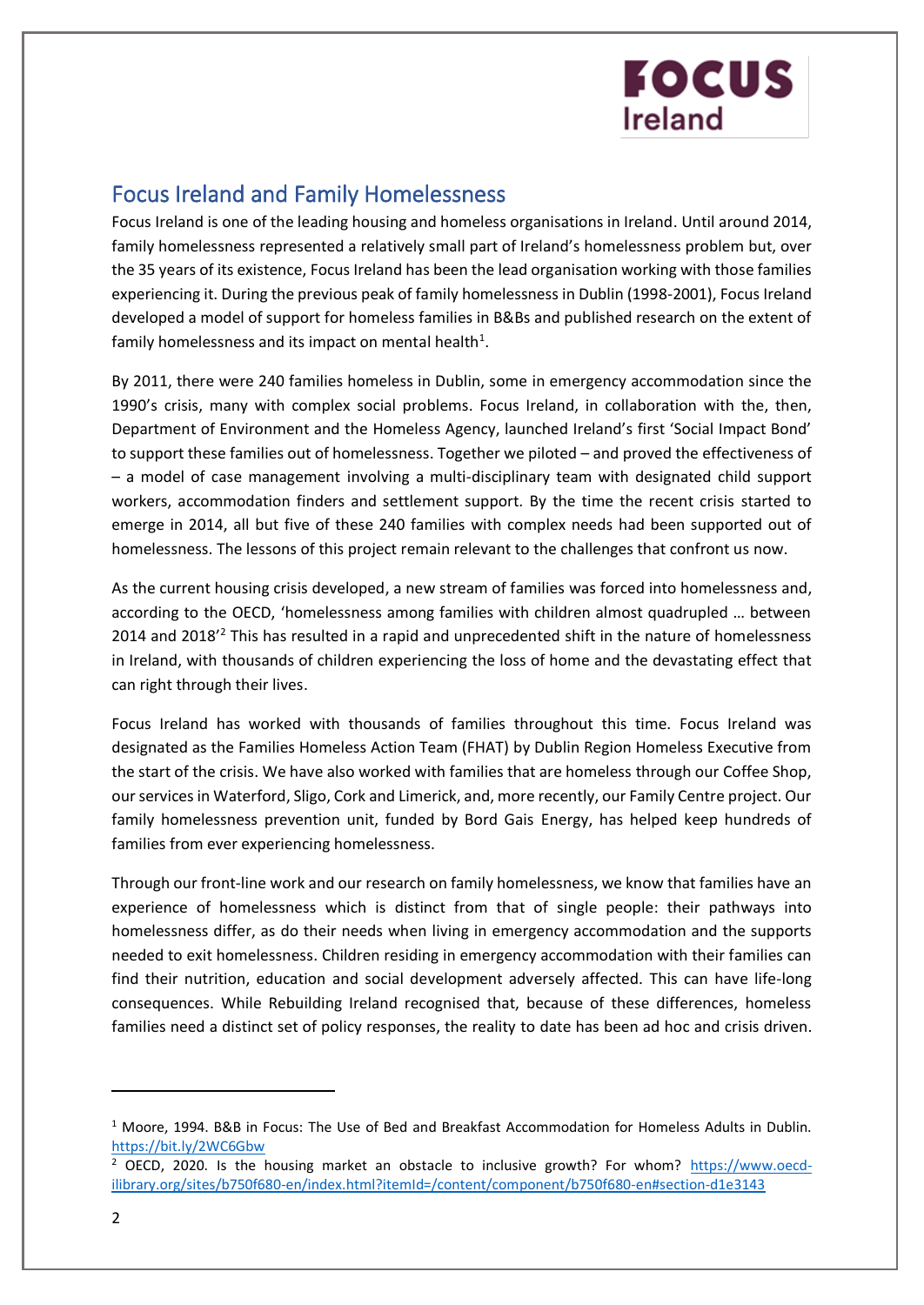

In this document we draw on our experience and research to inform a framework for the development of a family homelessness strand in 'Homes for All'.

### Background to Family Homelessness: 2014-2019

Until 2014, family homelessness was a relatively rare experience in Ireland and our homeless legislation, policies and services, shaped by thinking and experiences from the 1980s, were structured around and mobilised to respond to the quite different needs of single adults. The presence of children within a family unit creates distinct needs and challenges which are not met by the longstanding, traditional response to single person's homelessness.

Article 41 of the Irish Constitution recognises the family as the natural primary and fundamental unit of Society and guarantees to protect the Family as indispensable to the welfare of the Nation and the State. Likewise, Article 42A, added to the Constitution in 2015, affirms that children have the right for their best interests to be of paramount consideration where the State seeks to intervene to protect their safety and welfare. Neither of these Constitutional provisions is reflected in the legislative framework for responding to homelessness.

At the time of the drafting of Rebuilding Ireland, the scale of the family homelessness crisis was still only emerging and the ultimate scale of the problem was not yet widely foreseen. The specific references to family homelessness in Rebuilding Ireland were therefore limited and concentrated on attempting to prevent situations of children rough-sleeping or spending prolonged periods of time in cramped hotel rooms with their families<sup>3</sup>. The number of families becoming homeless in the following years far exceeded any expectations or preparations, and local authorities and homeless organisations, particularly in Dublin, were involved in a nightly struggle to ensure that families were provided with any shelter at all. During this period, families were regularly ferried by taxi late at night to hotels many miles from Dublin, and there were a number of reports of families having to sleep in cars or in Garda stations.

Under this pressure, local authorities constructed from virtually nothing a very substantial emergency homeless service for families. Rebuilding Ireland's commitment to end the use of hotels for emergency accommodation eventually led to the establishment of a new form of designated emergency accommodation for families - family hubs. The limitations of these facilities have been welldocumented by the Children's Ombudsman<sup>4</sup>. Focus Ireland has been consistently critical of the extent to which policy during this period prioritised commissioning ever greater amounts of emergency accommodation rather than prevention, case management or maximising exits, but also recognise the scale of the challenge being faced and the innovation and commitment from local authority staff that

<sup>&</sup>lt;sup>3</sup> For more discussion of commitments in Rebuilding Ireland related to family homelessness see: Siersbaek & Loftus, 2020. Supporting the mental health of children in families that are homeless: a trauma informed approach. [https://www.focusireland.ie/wp-content/uploads/2021/02/Focus-Ireland-therapeutics-FINAL\\_01-](https://focusireland-old.gdlindev.net/wp-content/uploads/2021/02/Focus-Ireland-therapeutics-FINAL_01-12-2020-1.pdf) [12-2020-1.pdf](https://focusireland-old.gdlindev.net/wp-content/uploads/2021/02/Focus-Ireland-therapeutics-FINAL_01-12-2020-1.pdf)

<sup>4</sup> Ombudsman for Children's Office, 2019. No Place Like Home: Children's views and experiences of living in Family Hubs. <https://www.oco.ie/app/uploads/2019/04/No-Place-Like-Home.pdf>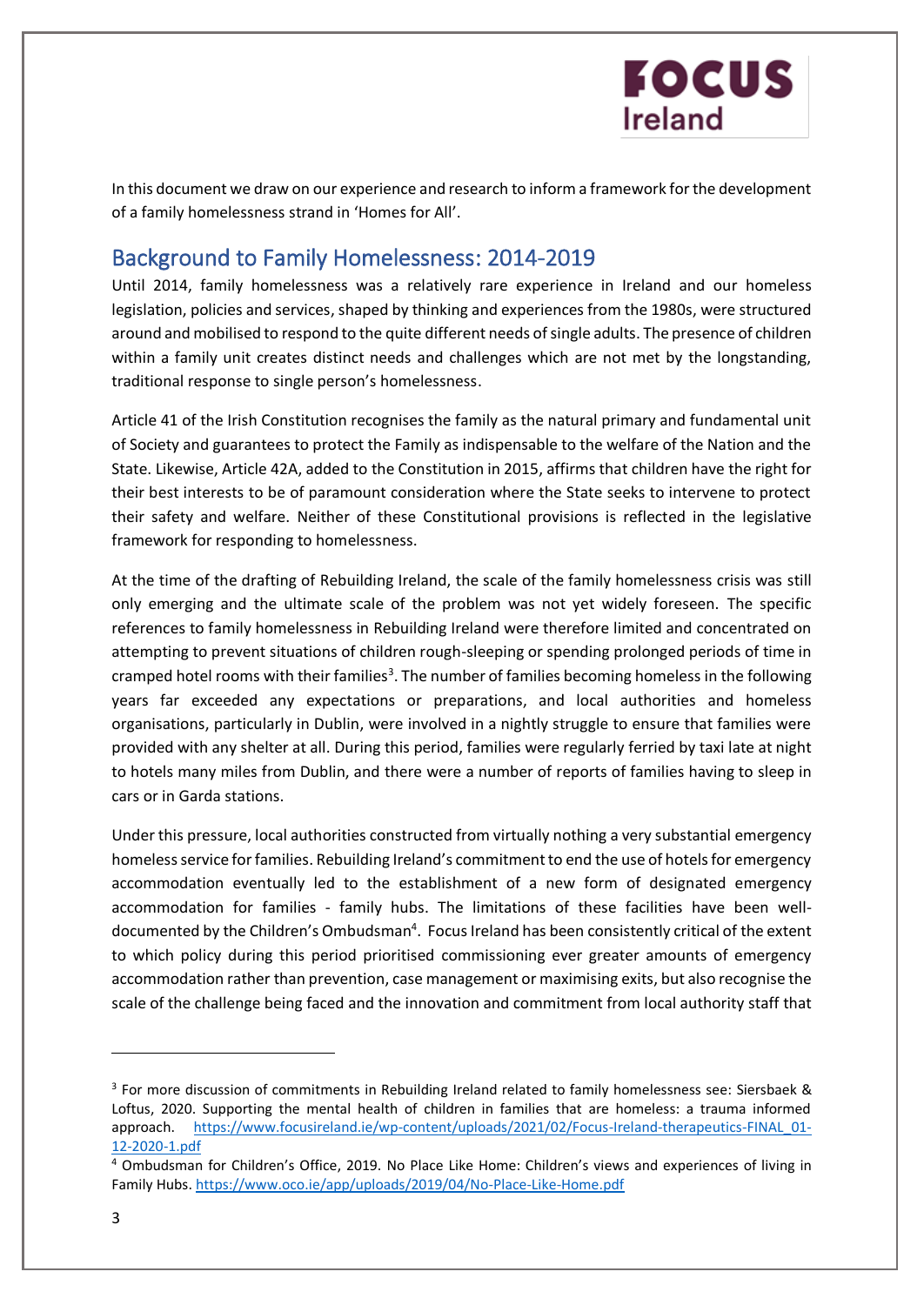went into delivering the emergency response. As the family homeless figures appear to be settling at a very high level, the Family hubs, and other innovations by other local authorities<sup>5</sup>, have resulted in a substantial stock of emergency beds for families broadly in a position to provide emergency accommodation for all unprecedented number of families presenting.

If increasing the supply of emergency accommodation was one policy emphasis during this phase of the crisis, securing dwellings in the private rental sector was the second. Recognising that a new impetus in building social housing would take several years to start delivering new homes in any quantity, the State utilised a system of rent subsidies (largely the Housing Assistance Payment), so that families which were eligible for social housing could be accommodated by private landlords. The largely unforeseen scale of families becoming homeless, combined with difficulties in getting the social housing building programme moving again, resulted in a continued and heavy reliance on HAP, both to prevent families becoming homeless and to assist them to exit homelessness.

As family homelessness began to emerge as an urgent issue, Focus Ireland started to research the causes and pathways into family homelessness.<sup>6</sup> This research established that the typical pathway for families presenting as homeless is via eviction from the private rental market. This research was subsequently confirmed by reports published by the Dublin Region Homeless Executive<sup>7</sup>. While at the start of the crisis, rent arrears was a major cause of evictions, from around 2017 onwards the most common grounds relied on by landlords when issuing a notice of termination was 'eviction to sell'. This can be explained by the buoyant housing market, with house prices rising, and a glut of buy-tolet landlords who had been renting while they waited to sell their properties. New family formation and inward migration of families over the past decade or so has contributed to a rising need for housing, coinciding with an undersupply of new builds and an alarming gap between wages, borrowing power, and the price of buying a home. Families caught in this situation who opted to rent were then exposed to rising rents and an extremely limited supply. With no protection from evictions-to-sell, families had no choice but to sofa surf, or present as homeless and seek emergency accommodation.

There was a third strand of responses during this period which looked at prevention of family homelessness, with services by Threshold, DRHE and Focus Ireland. This approach also involved a series of significant increases in tenant security legislation, which nonetheless did not close off the 'evict to sell' provision. However, in terms of investment in services and awareness, this strand of

<sup>&</sup>lt;sup>5</sup> For discussion of other approaches to providing emergency accommodation for families see: Neil Haran and Seán Ó Siochrú (2020) Exploring Own-Door Models of Emergency Accommodation for Homeless Families in Ireland[. https://bit.ly/34vX2LI](https://bit.ly/34vX2LI)

<sup>&</sup>lt;sup>6</sup> Long et al., 2019. Family Homelessness in Dublin: Causes, Housing Histories, and Finding a Home. <http://bit.ly/31Ouolg>

 $<sup>7</sup>$  While the DRHE report finds a higher level of homelessness arising from 'family breakdown' the researchers</sup> acknowledge that this results from their methodology only looking at 'most recent' accommodation rather than 'most recent stable accommodation' as in the Focus Ireland research, so that the significant number of families that find temporary accommodation with family and friends after being evicted from private tenancies as misallocated as homeless due to 'family breakdown.'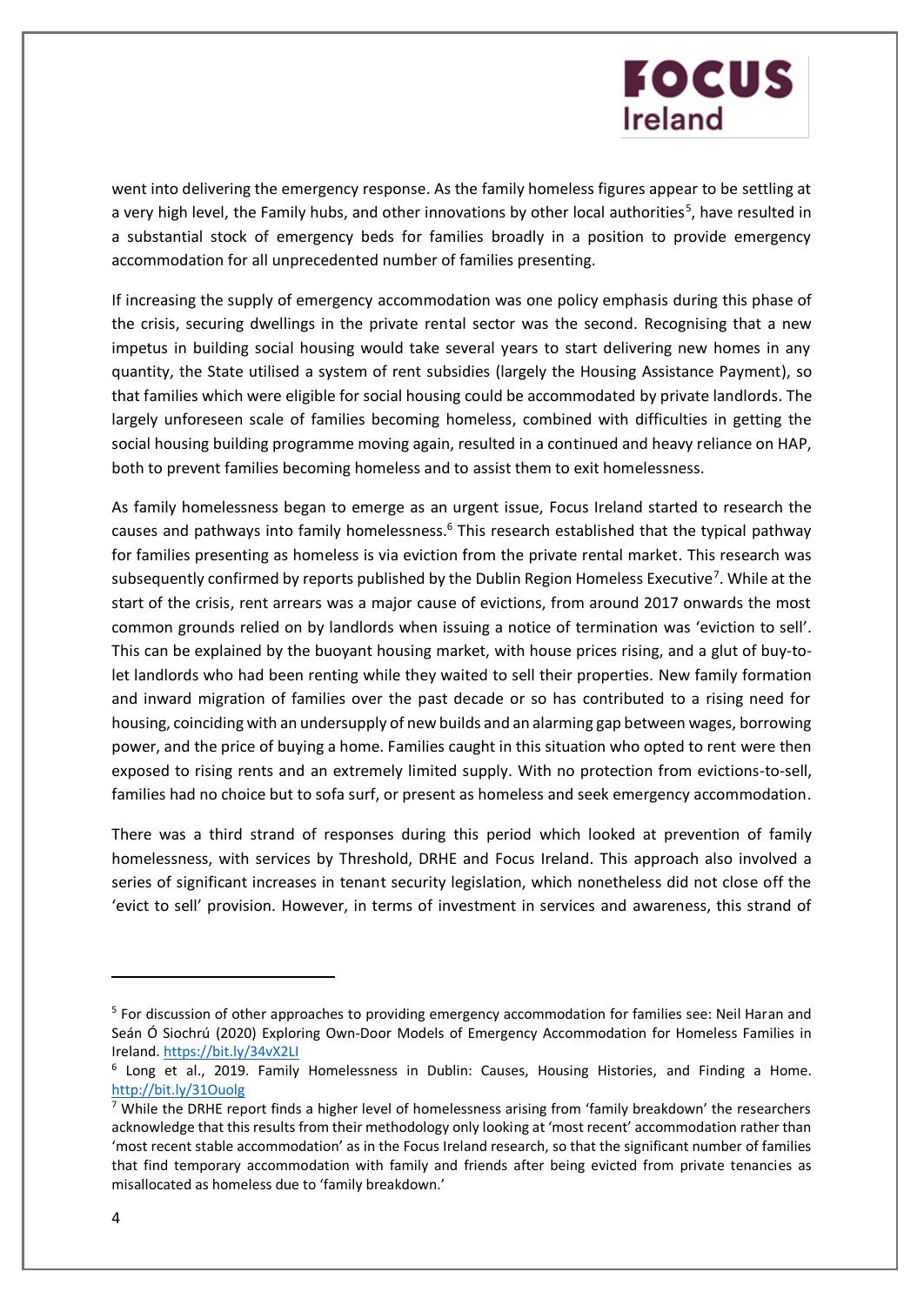

action was minor compared with the expenditure on new emergency accommodation and rent subsidies<sup>8</sup>.

The welcome decline in family homelessness since the start of the Covid-19 crisis can be partially attributed to restrictions in evictions from the private rental sector during periods of high-level lockdown. A further complicating factor is the changes in presentation of data, so that an unknown number of homeless families in 'own-door' emergency accommodation is not included in the reported homeless figures.

#### A strategic structure to the response to Family Homelessness

In brief, the approach to family homeless can be described as follows:

*We should do everything in our power to prevent families losing the homes they currently live in; where this is not possible we should do everything possible to slow down their eviction and use the time to give them every support possible to find a new home before they are evicted; if they are evicted we should do everything in our power to minimise the trauma of homelessness and to support them into new homes as quickly as possible; if we are not able to support them into new homes immediately, we must do everything in our power to ensure that the experience of homelessness does not cause harm to the children, the parents or the good functioning of the family.*

Policy objectives need to be shaped by a commitment to 'end family homelessness' or more accurately back it down to a level where it is rare and brief – a situation internationally referred to as 'functional zero'.

We recognise the reluctance of policymakers and Governments to set strict commitments or deadlines in circumstances where unforeseeable event result in them not being met, leading to public criticism. However, failing to set a goal results in families with significant social issues being 'managed in homelessness' rather than supported to leave it. In the 2000s, Ireland was one of the first states to set the objective of ending homelessness, and a target of 2010 to end long-term homelessness and 'the need to sleep rough'. Although the goals were not reached because of the global crash, they had a significant positive impact: in 2008, we had achieved our lowest modern level of homelessness – a quarter of what it is today.

Covid-19 has created additional challenges for the new Government, but crises can also offer opportunities. Tackling the housing and homeless crisis must remain a top priority. We know from our experience of the pandemic that health and housing are inextricably linked. Public health depends on housing and continuing to tackle the coronavirus goes hand in hand with ending our housing crisis.

<sup>8</sup> O'Sullivan & Musafiri, 2020. Focus on Homelessness: Public Expenditure on Services for Households Experiencing Homelessness[. https://bit.ly/2WpMlGE](https://bit.ly/2WpMlGE)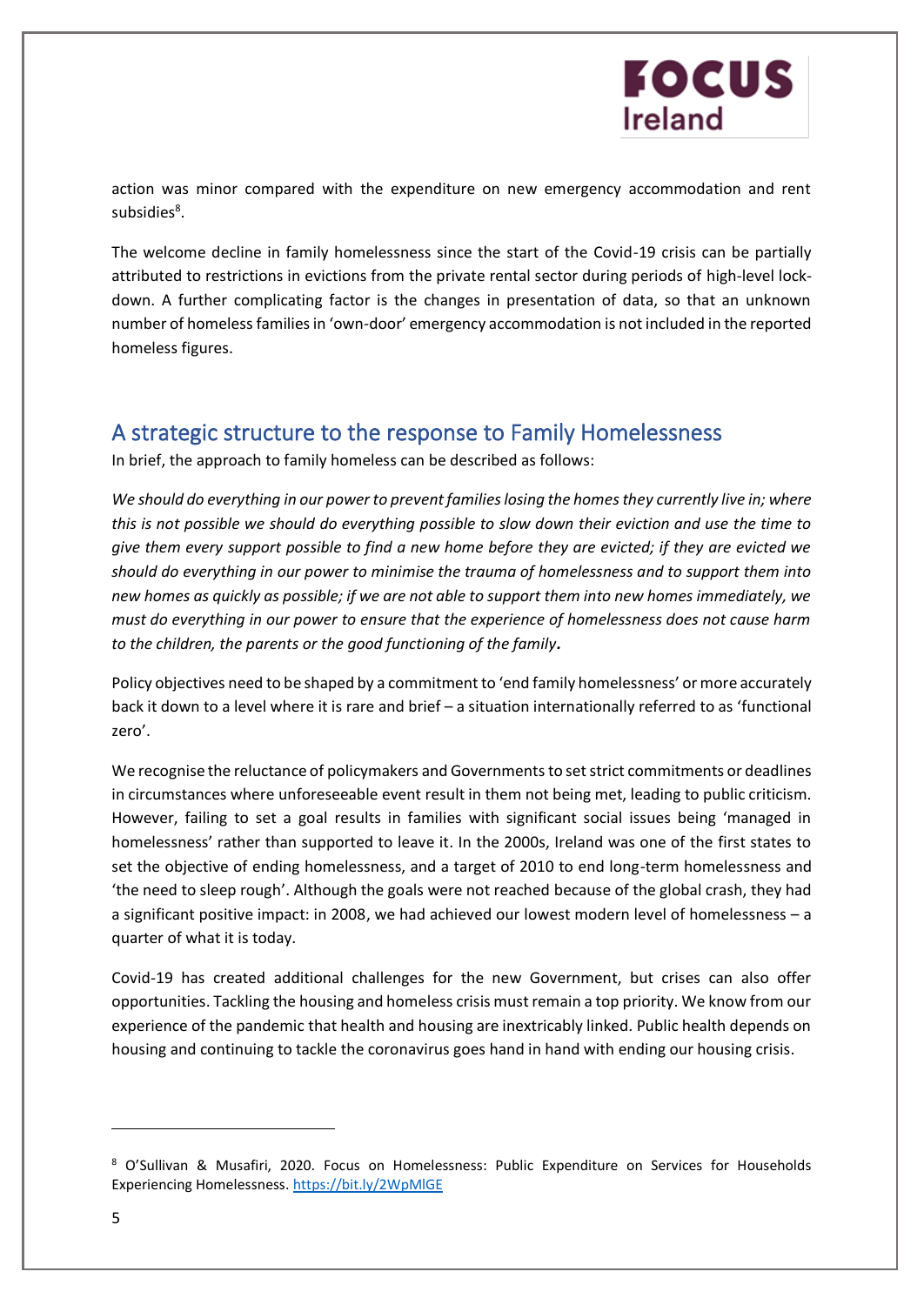Experience from previous strategic approaches indicates the importance of strong governance structures, including.

- Clear and regular reporting on progress to Cabinet or a Cabinet Sub-Committee.
- Structured engagement as senior level with all relevant Departments and Agencies including Department of Education, Department of Equality, Department of Health, Department of Social Protection, the HSE and Tusla.
- Structured engagement at senior level with relevant NGOs working to end family homelessness.
- Local and regional engagement through Regional Homelessness Fora and regional plans.

A structured response to family homelessness should comprise five Workstreams:

- Workstream 1: Prevention of family homelessness
- Workstream 2: Ensuring rapid exits from homelessness to secure housing.
- Workstream 3: Reducing the harm done by a period of homelessness.
- Workstream 4: Housing Supply
- Workstream 5: Evidence and evaluation

### Workstream 1: Closing off the path into homelessness: Prevention.

A new approach to homelessness should shift policy and resources to measures which will reduce the number of families entering homelessness in the first place.

While there are many pathways into homelessness, for the current families in emergency accommodation in Ireland, many report losing their homes as a result of economic and structural factors.

It is also worth noting that, while there continues to be a very high number of residential mortgages in long-term arrears, and a growing number of house repossessions, to date very few former homeowners have entered homeless services for families. This is a result of the policy responses in place, and a large number of households remain with high levels of very long-term mortgage arrears. Ensuring that these situations are resolved without resulting in homelessness continues to be an important consideration which should be addressed in the strategy.

The evidence suggests that it is evictions from private rental accommodation which has, to date, fuelled the family homelessness crisis.

Alongside these economic and structural causes, families cite overcrowding as the reason they lost their homes. Other families continue to become homeless due to social factors such as domestic violence or family breakdown.<sup>9</sup> Of the families currently experiencing homelessness, approximately 65% are lone parent families, and the majority of these lone parents are single mothers. There is a

<sup>&</sup>lt;sup>9</sup> Lambert et al., 2018. Young Families in the Homeless Crisis: Challenges and Solutions. [https://www.focusireland.ie/wp-content/uploads/2018/12/Lambert-et-al-2018-Young-Families-in-the-](https://focusireland-old.gdlindev.net/wp-content/uploads/2018/12/Lambert-et-al-2018-Young-Families-in-the-Homeless-Crisis-Full-Report-1.pdf)[Homeless-Crisis-Full-Report-1.pdf](https://focusireland-old.gdlindev.net/wp-content/uploads/2018/12/Lambert-et-al-2018-Young-Families-in-the-Homeless-Crisis-Full-Report-1.pdf)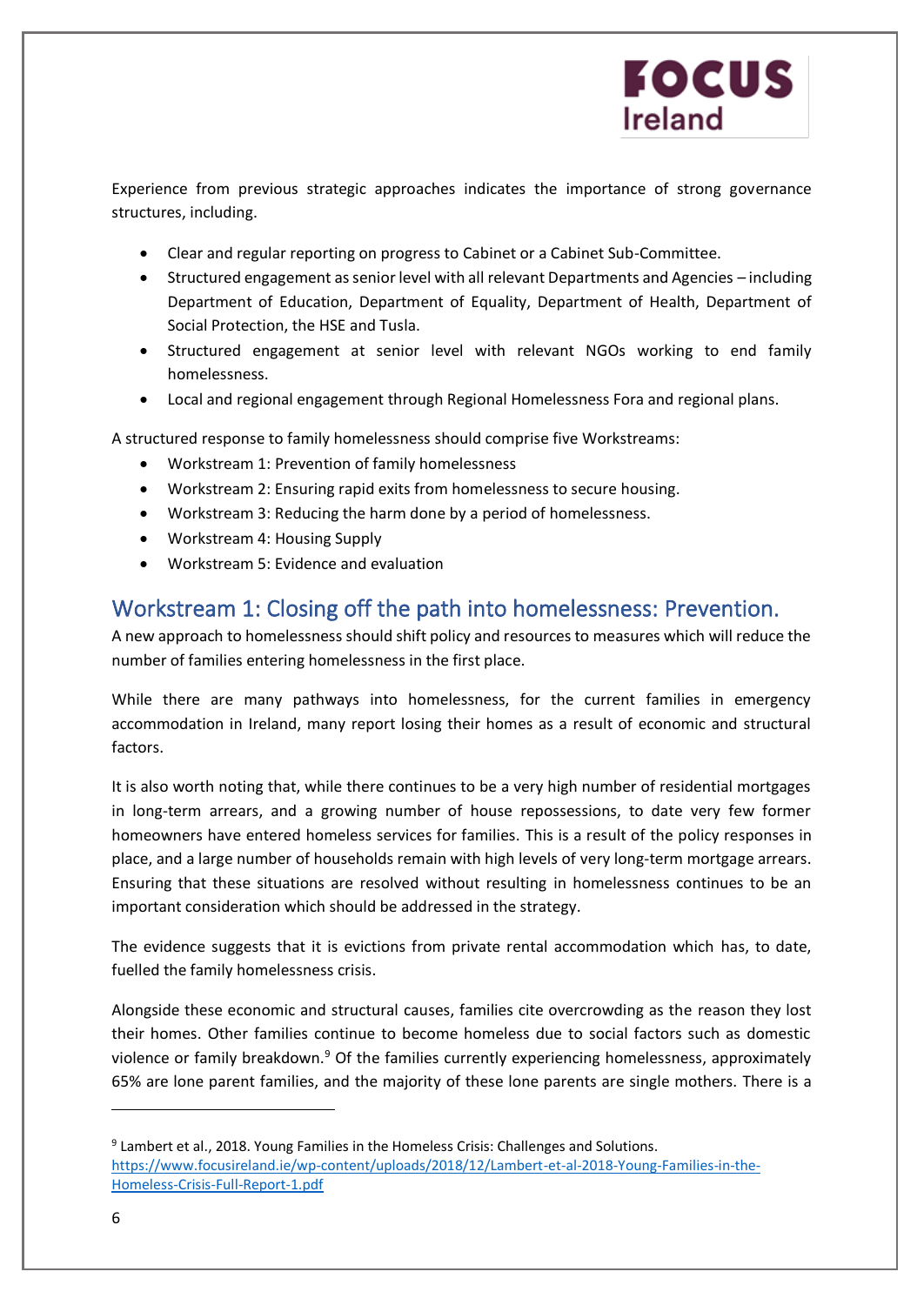complex pattern of ways in which means-tests and other assessments work to erode housing security for separated couples, so contributing to housing insecurity and homelessness; for instance, the narrow definition of 'first time buyers' in some scheme, means-testing of child support payments.

All effective strategies to tackle homelessness need to be built on the foundation of strong programmes to prevent people from becoming homeless by keeping them in their existing home or to rapidly re-house them where that is not possible. There are five key measures which would underpin such an approach.

#### Protecting tenant security in sales of buy-to-let properties.

We know that the majority of homeless families had their last stable home in the private rented sector.<sup>10</sup> The largest single cause of families becoming homeless over the last few years has been landlords leaving the market, usually by selling the property and evicting the tenants in advance to maximise the sale price.

Various measures have been taken to resolve this, including:

- Longer notice periods for tenants
- Increase verification of landlord intention.
- A restriction on the right of institutional landlords to sell 10 or more properties with vacant possession.

Proposals from a variety of organisations, including Focus Ireland, for tax reliefs to reduce the perceived incentive for landlords to sell with vacant possession have not been implemented.

A variety of proposals, including well researched proposal from Focus Ireland, with the objective of making it illegal for landlords to evict-to-sell have been rejected on the assertion that they are unconstitutional. This interpretation of the Constitution remains strongly contested by constitutional experts.

At the same time, the effectiveness of such a ban has been well demonstrated by the impact of the Covid-19 protections — only 14 families entered homelessness in the Dublin region in April 2020, down from 94 in January 2020<sup>11</sup>. When the eviction ban was eased at the end of 2020 as lockdown restrictions were lifted, this number started to rise again.

While there is no shortage of people ready to give their views on the reasons why small landlords are leaving the market in such numbers, there is no reliable published evidence on this. However, it seems likely that this trend will continue for some time. Given the well-rehearsed positions on the viability or otherwise of existing proposals to close off this route into homelessness, this is not the place to make a case for any particular measure.

<sup>&</sup>lt;sup>10</sup> Long et al., 2019. Family Homelessness in Dublin: Causes, Housing Histories, and Finding a Home. <http://bit.ly/31Ouolg>

<sup>11</sup> [https://www.focusireland.ie/resource-hub/latest-figures-homelessness-ireland/](https://focusireland-old.gdlindev.net/resource-hub/latest-figures-homelessness-ireland/)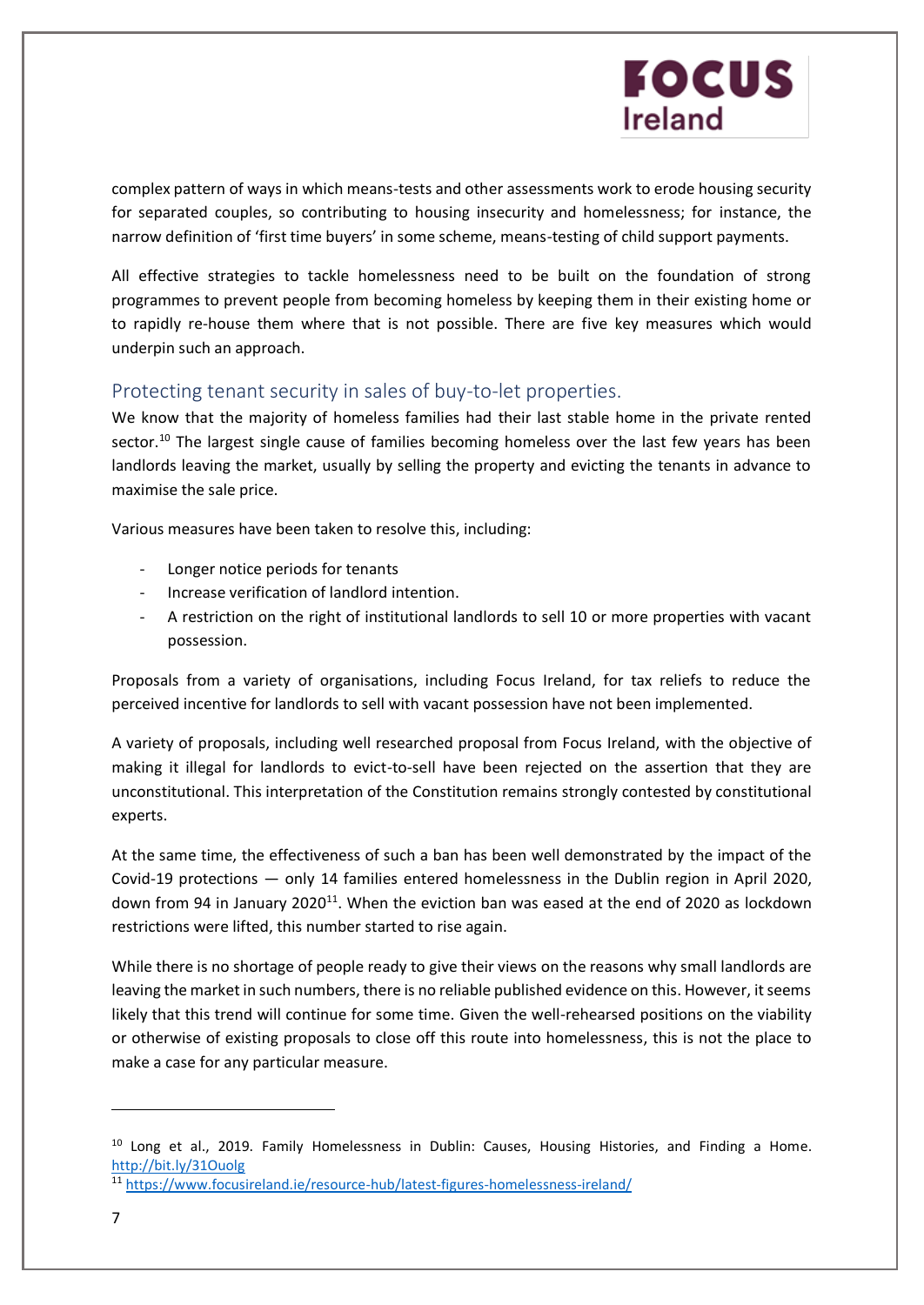However, it is certain that any new approach to family homelessness must identify effective measures to reduce the inflow of families into homelessness through evict-to-sell if it is to have any chance of succeeding.

### Rapid rehousing

While prevention services are more effective the earlier the intervention occurs, there will always be a role for preventative action at the time of crisis.

Ireland's research into family homelessness shows that seven out of every ten families becoming homeless rented their last stable home from a private landlord and this has remained remarkably consistent since our first study in 2015.<sup>12</sup> Families often spend a period of time couch surfing or moving between family members in an effort to avoid entering homeless accommodation. Engaging with families at this stage is hugely important to increase their chances of finding an alternative home in time to avoid having to enter emergency accommodation.

Dublin Region Homeless Executive (DRHE) reports significant success in this area with a scheme which allows households with a valid Notice of Termination to avail of the Homeless HAP scheme, which provides for a higher level of rent than mainstream HAP. However, despite the apparent success of this scheme it has never been evaluated and it has not been rolled out to other local authority areas. Awareness of the scheme is limited and there is no evidence that the decision to provide the higher subsidy 4 weeks before eviction is the optimum timescale.

The successful DRHE scheme should be independently evaluated with a view to optimising its effectiveness and applying it to other areas, if appropriate.

The needs of some families go beyond the capacity to pay a higher level of rent, and where appropriate families should have access to case management support prior to losing their home, to facilitate rapid rehousing.

Families must be encouraged to present to their local authority as soon as they become concerned about their tenancy. They should then be linked into preventative services in the area. Despite assurances by policy makers to the contrary, families still report that the policy that families must already be homeless before they can access services persists in some areas.

### Targeted Information campaigns on Advice and Information.

For many households, access to decent quality advice and information prevents homelessness. The successful Threshold 'Tenancy Protection Service' is the lead service in this regard. Focus Ireland has always provided similar A&I services, including a dedicated family homelessness prevention unit funded by Bord Gas Energy and services funded by local authorities across the country.

<sup>&</sup>lt;sup>12</sup> Long et al., 2019. Family Homelessness in Dublin: Causes, Housing Histories, and Finding a Home. P7. [https://www.focusireland.ie/wp-content/uploads/2019/06/Long-et-al-2019-Insights-Vol-2-No-1-Family-](https://focusireland-old.gdlindev.net/wp-content/uploads/2019/06/Long-et-al-2019-Insights-Vol-2-No-1-Family-Homelessness-in-Dublin-%E2%80%93-Full-Report.pdf)[Homelessness-in-Dublin-%E2%80%93-Full-Report.pdf](https://focusireland-old.gdlindev.net/wp-content/uploads/2019/06/Long-et-al-2019-Insights-Vol-2-No-1-Family-Homelessness-in-Dublin-%E2%80%93-Full-Report.pdf)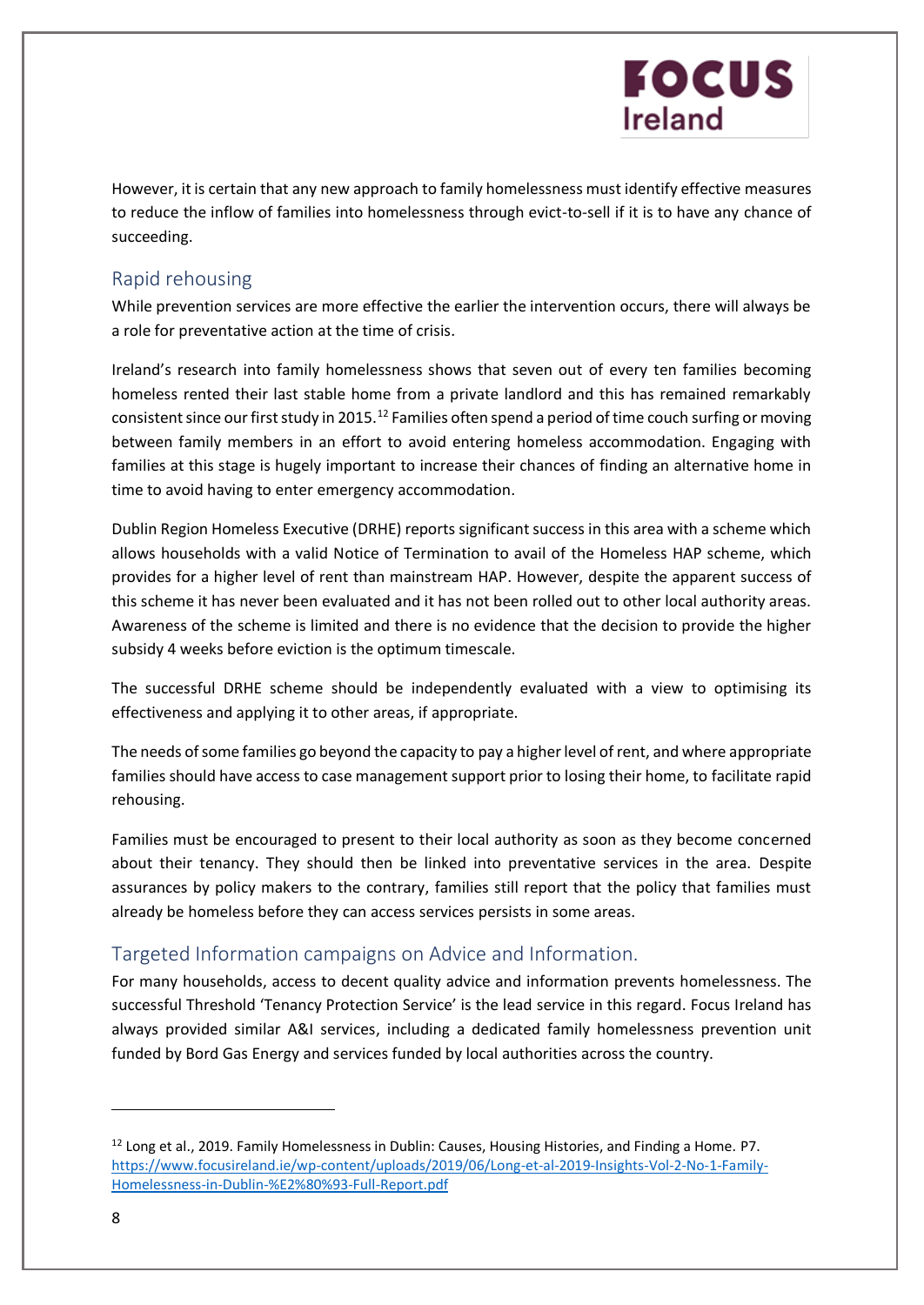However, despite the accessibility of these services, there is robust evidence that significant numbers of families do not seek advice prior to presenting as homeless on eviction.<sup>13</sup> Responding to this should include greater investment in general advertising of such services, but insufficient attention has been given to targeted information campaigns.

In 2016, Focus Ireland ran a targeted prevention campaign in Dublin 15 after research indicated that families in the high-rental area were at risk.<sup>14</sup> With the support of the local social protection office, we directly targeted families who were in receipt of rent supplement. We successfully reached families at risk of homelessness. 75% of those who contacted us had not contacted State-supported prevention schemes prior to this. These schemes generally consist of advertisement campaigns. During our D15 pilot campaign, we supplemented the targeted letter with advertisements in hightraffic locations. However, the vast majority of households contacted the service on foot of the letter directly sent to them. We believe that this model of targeted advertising to areas and groups (such as lone parents) with higher levels of vulnerable families should be replicated in other areas.

#### Mediation

Focus Ireland has proposed a pilot mediation scheme which would support families to return to wider family accommodation where appropriate.<sup>15</sup> This pilot would allow families to avoid the dislocation and trauma associated with emergency accommodation, while permanent housing was being sought. In introducing the scheme, we advised that a number of supports/assurances would be vital: the family maintaining their place on the housing list, continued case management, and family mediation. The latter was deemed particularly important given that a number of these accommodation arrangements ended because of family breakdown.

Focus Ireland currently operates a mediation service targeting young people experiencing or at risk of homelessness. While the service has shown positive results, the mediator, who is a trained professional with considerable experience, has highlighted the complexity of the cases presenting. Similar levels of complexity would undoubtedly exist among families experiencing homelessness. DRHE has reported successes for a programme to achieve similar goals, however, despite these successes the scheme has not been evaluated. Such programmes need to negotiate a difficult line between 'gatekeeping' and genuine support, and a strong case can be made for including forms of support to families which remain living in difficult circumstances as a result of such interventions, rather than creating a strict rule that case management is only provided to families that enter the homeless system.

<sup>&</sup>lt;sup>13</sup> In Focus Ireland research, 55% of homeless families had sought advice or assistance prior to becoming homeless. Long et al., 2019. Family Homelessness in Dublin: Causes, Housing Histories, and Finding a Home. <http://bit.ly/2NqVMjD>

<sup>&</sup>lt;sup>14</sup> Focus Ireland, 2017. Results of a Pilot Project to prevent family homelessness in Dublin 15. <http://bit.ly/FID15full>

<sup>&</sup>lt;sup>15</sup> Lambert et al., 2018. Young Families in the Homeless Crisis: Challenges and Solutions. [https://www.focusireland.ie/wp-content/uploads/2018/12/Lambert-et-al-2018-Young-Families-in-the-](https://focusireland-old.gdlindev.net/wp-content/uploads/2018/12/Lambert-et-al-2018-Young-Families-in-the-Homeless-Crisis-Full-Report-1.pdf)[Homeless-Crisis-Full-Report-1.pdf](https://focusireland-old.gdlindev.net/wp-content/uploads/2018/12/Lambert-et-al-2018-Young-Families-in-the-Homeless-Crisis-Full-Report-1.pdf)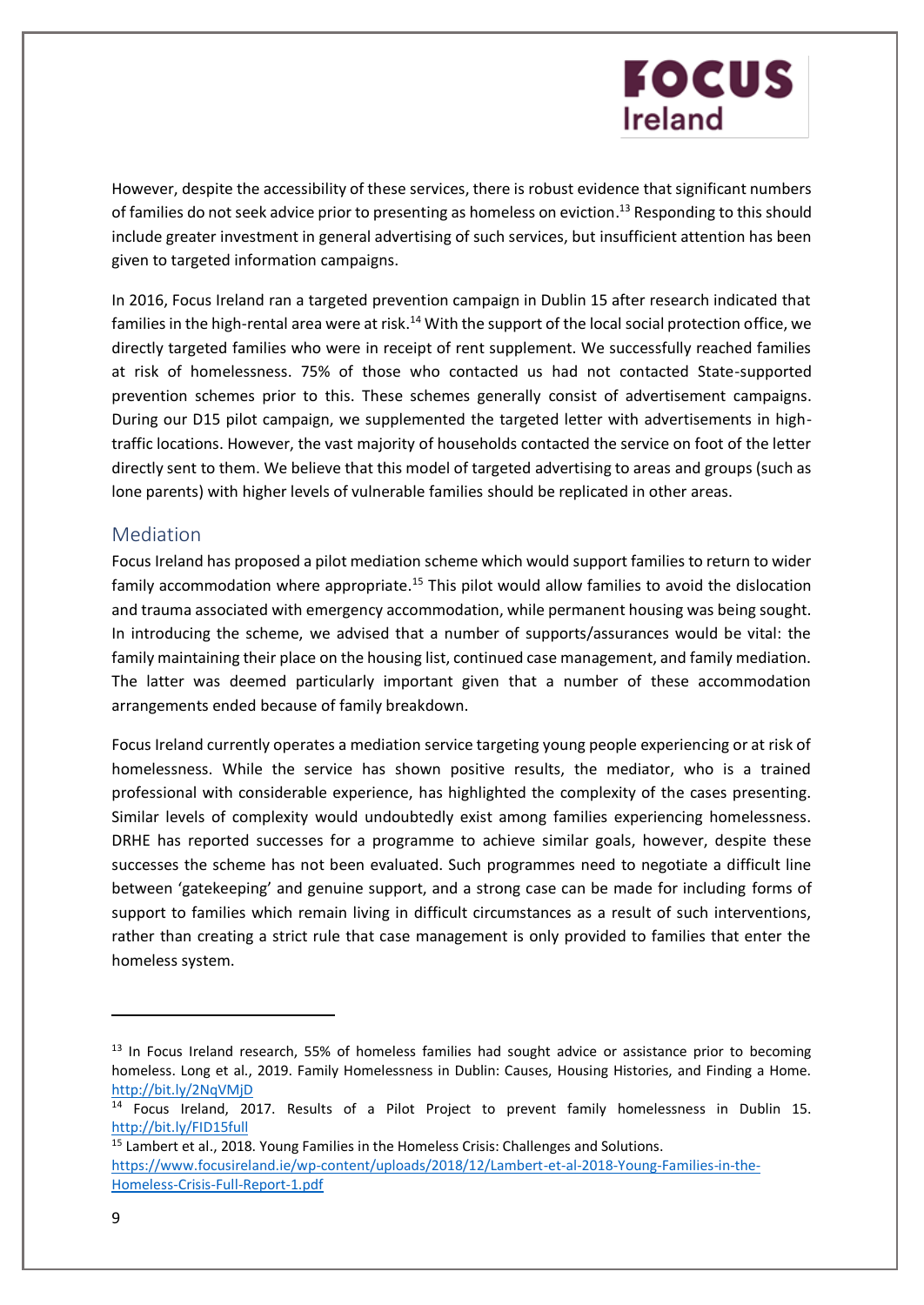The successful DRHE scheme should be independently evaluated with a view to optimising its effectiveness and applying it to other areas, if appropriate.

### Housing insecurity arising from relationship breakdown.

A number of rules and regulation in relation to means-tests and housing assessments operate in a way which can undermine housing options and security for separated parents, most frequently women with custody of children. While none of these issues may result in immediate homelessness, in many cases they combine together and over time to contribute to the extremely disproportionate number of single mothers in homeless accommodation.

Issues include:

- Difficulty in accessing housing support while retaining an interest in the family home.
- Absence of short-term support for mortgage interest during periods of crisis (since the abolition of Mortgage Interest Supplement in 2014
- Requirement for separated partner consent in cases of Mortgage Arrears Resolution
- Definition of 'First Time Buyer' in access Help to Buy or Rebuilding Ireland loans
- Contribution of separated partner to mortgage being treated as 'maintenance' for meanstesting
- Treatment of 'maintenance' as means for Rent Supplement, whether paid or not.

As part of 'Homes for All', the Government should convene an expert group, including policy staff from all relevant Departments and Agencies along with Lone Parent representatives, to review all schemes which unfairly increase housing insecurity for families in these circumstances.

#### Broader prevention issues

For single adults, a range of institutional systems feed into homelessness – special care, hospitalisation, prison, mental health institutions.<sup>16</sup> With effective policies these can be closed off. However, the same systemic pattern of pathways into homelessness does not exist for most homeless families, thus limiting the scope for preventative action.

However, two related systemic features of family homelessness stand out, where appropriate action could help systemically reduce the flow into homelessness: the two issues are poverty and the level of one-parent households that are homeless.

The high level of private rents is a significant contributor to poverty in Ireland, and the transfer from Rent Supplement (where families were prohibited from paying a 'top-up' to landlords from their welfare payment) to HAP, where such payments are commonplace, has resulted in much higher levels of poverty and deprivation, with many families living on incomes well below the minimums set out in the Supplementary Welfare scheme.

<sup>&</sup>lt;sup>16</sup> Gaetz & Dej, 2017. A New Direction: A Framework for Homelessness Prevention. <https://www.homelesshub.ca/ANewDirection>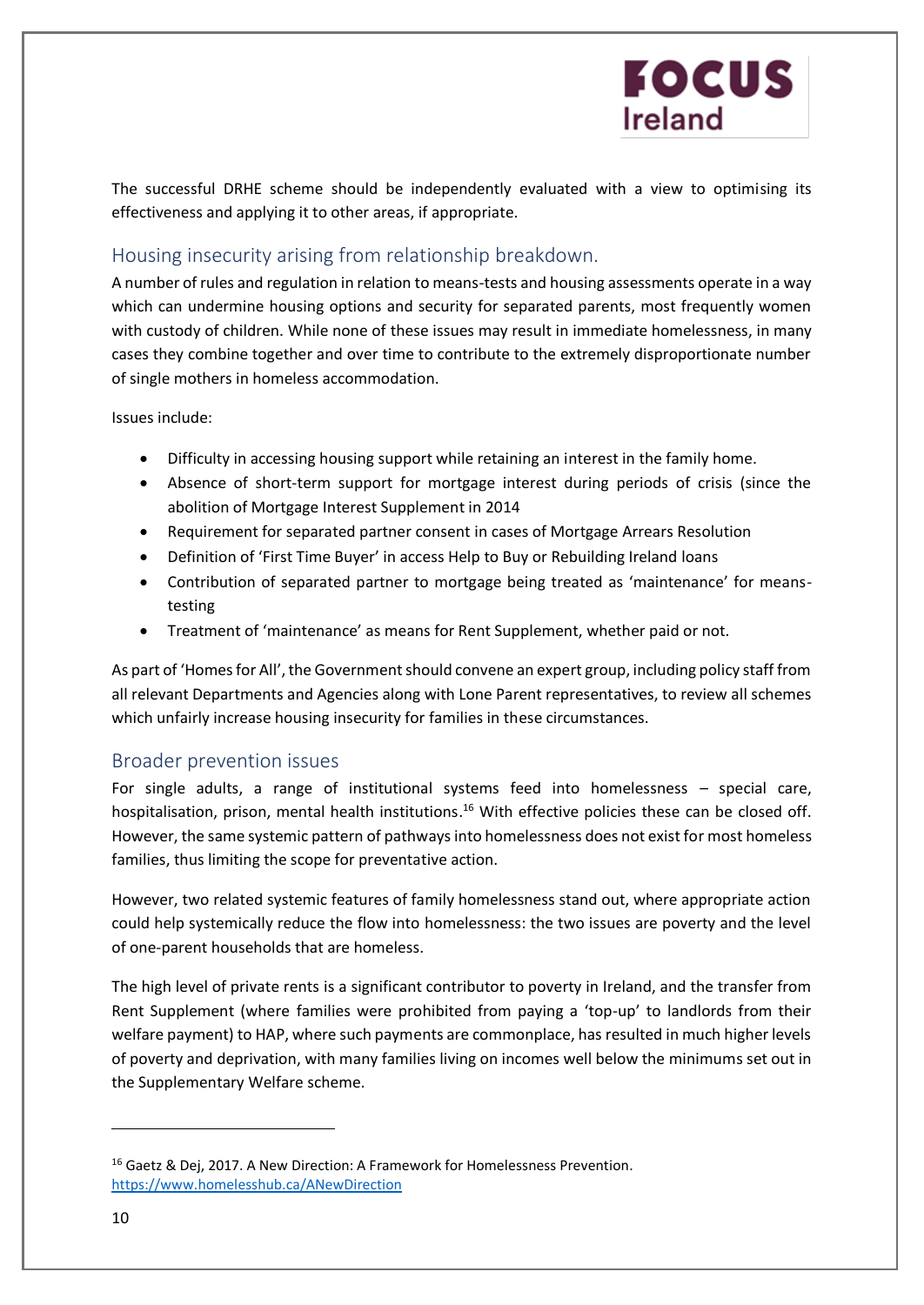We welcome the Government's introduction of limited rent restrictions but believe that this will need to be carefully monitored to ensure it is having the intended consequences. Given that landlords in Rent Pressure Zones are permitted to increase their rent by 4%, we believe that rent supplement and HAP rates must be amended to reflect this and a streamlined mechanism must be in place to ensure that tenants in receipt of housing support can receive this increase quickly, without falling into arrears and having their tenancies threatened. Despite the fact that rents are being routinely increased by 4% and cannot be legally increased beyond this, fear of 'inflating rents' is being presented, without evidence, as a reason for holding HAP levels at 2016 levels. A study of the extent of 'top-ups' and their impact on poverty and housing insecurity should be commissioned to inform policy over the coming years.

### Workstream 2: Moving on from Homelessness.

The number of families leaving homelessness has shown a welcome increase, particularly since the beginning of the Covid-19 crisis. As noted above, the tenancy protections introduced as part of the response to the Covid-19 pandemic significantly reduced the number of newly homeless families, but even prior to Covid-19, the number of families experiencing homelessness had reached a plateau of approximately 1,200 since February 2018.<sup>17</sup>

Exits from homelessness are, broadly speaking, either to social housing or to private rental homes (with HAP support). Prior to Covid-19, exits from homelessness have largely been facilitated through the HAP and Homeless HAP, with 64% of all exits in 2019 occurring via the private rental market.<sup>18</sup>

It is important to note that there is not a smooth pattern of passage through homelessness from entrance to exit - some families exit homelessness quickly, other families with certain characteristics are likely to become trapped for prolonged periods, with well-documented negative social effects. The number of families homeless for prolonged periods has risen over the period of the crisis. Despite the seriousness of this issue there is no published analysis of what factors lead families to become stuck in the system, however, Focus Ireland front-line experience suggests that issues such as family size, membership of the Traveller community, disabilities among the children or adults in a family can be factors, as well as behavioural, mental health and addiction issues.

While the total number of families moving out of homelessness is important, it is also crucially important which families move out, with specific targeted measures to ensure that 'difficult to place' families are not left behind.

This perspective suggests policy initiatives are needed in a number of areas.

<sup>17</sup> [https://www.focusireland.ie/resource-hub/latest-figures-homelessness-ireland/?t=\\$2#Family](https://focusireland-old.gdlindev.net/resource-hub/latest-figures-homelessness-ireland/?t=$2#Family)

<sup>&</sup>lt;sup>18</sup> Department of Housing, Planning and Local Government, 2020. Summary Analysis of Homelessness Quarterly Performance Reports - Quarter 4 2019. [https://rebuildingireland.ie/wp](https://rebuildingireland.ie/wp-content/uploads/2020/01/Homeless-Performance-Report-Q4-2019.pdf)[content/uploads/2020/01/Homeless-Performance-Report-Q4-2019.pdf](https://rebuildingireland.ie/wp-content/uploads/2020/01/Homeless-Performance-Report-Q4-2019.pdf)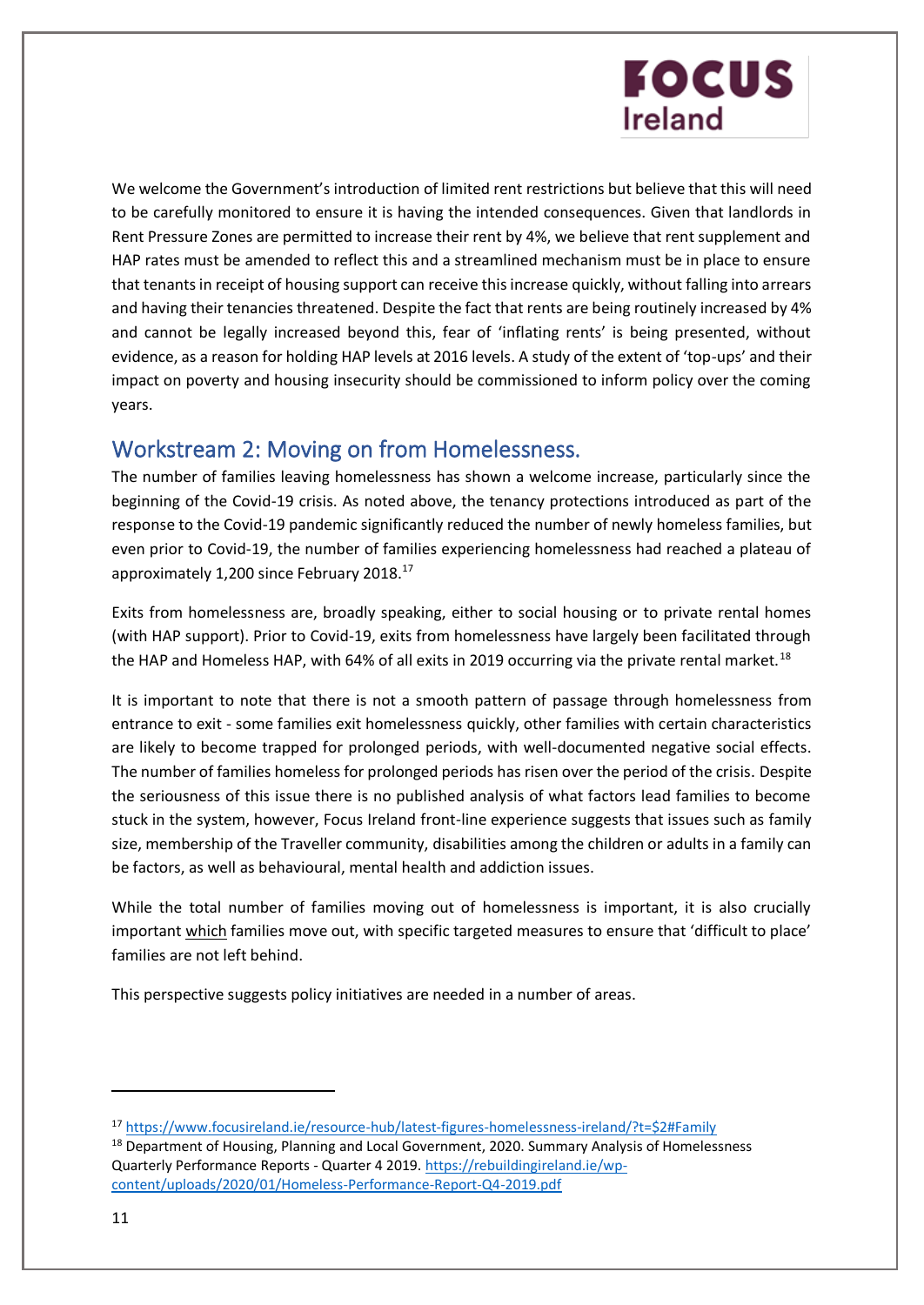#### Maximum duration of homelessness and 'progressive engagement'.

Allowing families to remain in emergency accommodation for prolonged periods of time is damaging and wrong. International research has shown that the longer families remain the in homelessness, the more the situation can impact on children. Aside from nutritional and educational impacts, this can also result in higher stress levels, anxiety and behavioural disorders.

An effective strategy must include a reduction in the number of families who are homeless for prolonged periods as one of its key performance indicators.

A maximum period of homelessness should be set, initially at two years, and then reduced by steps, with a long-term view of bringing family homelessness to a rate of 'functional zero' in which no family remains homeless for more than a couple of weeks.

There is a risk that a maximum period of homelessness could become a mechanism to blame or penalise families. Instead, the maximum period should be a mechanism for 'progressive engagement' through which resources and options for families incrementally increased as time passes<sup>19</sup>. The reasons for the lack of move-on should be highlighted and a plan to overcome these should be developed as a collaborative process between the case manager and the family. This would also allow services to evaluate whether specific child support services are now needed given the length of time children have been residing in emergency accommodation.

These timeframes should be realistic and used as an objective measure of need, not as a political tool to criticise failings. Families which spend prolonged periods of time in emergency accommodation are often those with the most complex needs. Keeping visibility on this category and working towards a deadline for moving them out of emergency accommodation will ensure better outcomes for them.

### Policies to ensure that social housing is allocated to households that will otherwise remain homeless.

Allocation of social housing remains one of the most significant and effective resources available for tackling family homelessness – however its application has been dogged by political and administrative disputes which have reduced its potential positive impact.

The ministerial directive in January 2015 which assigned 50% of local authority allocations in Dublin and 30% elsewhere to the priority list resulted in a significant increase in the number of families exiting emergency accommodation and moving into social housing. This directive met resistance from politicians and senior local authority officials and was discontinued in Q1 2016 without any evidential basis. <sup>20</sup> While the reduction in opportunities to move into social housing has been balanced in the

```
https://www.tandfonline.com/doi/abs/10.1080/10511482.2010.536246
```
<sup>&</sup>lt;sup>19</sup> Culhane et al., 2011. A prevention-centred approach to homelessness assistance: a paradigm shift? Housing Policy Debate, 21(2), pp.295-315.

<sup>&</sup>lt;sup>20</sup> Allen, Benjaminsen, O'Sullivan and Please, 2020. Ending Homelessness?: The Contrasting Experiences of Ireland, Denmark and Finland. Policy Press. P130.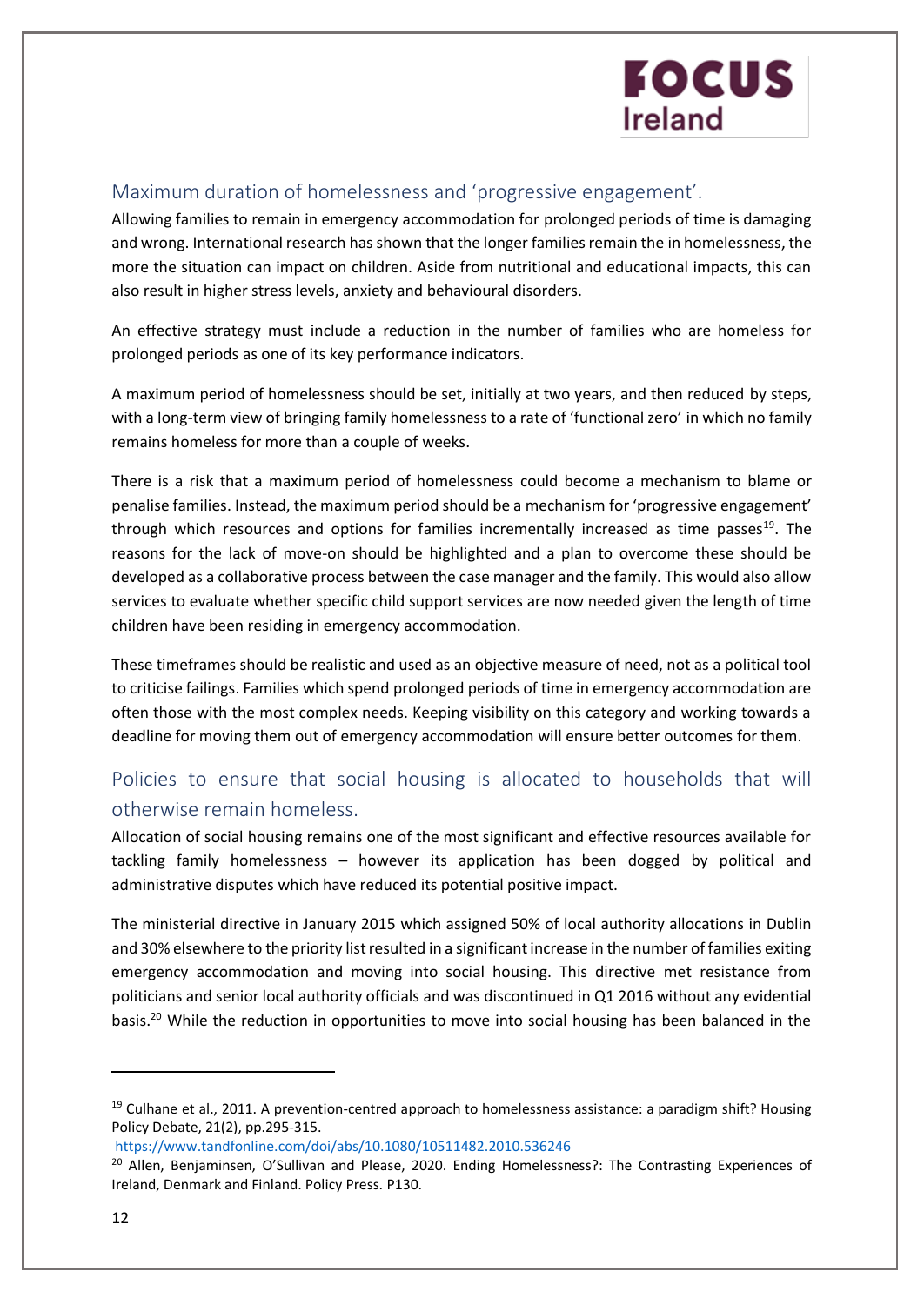short-term by increased access to private rented accommodation, the opportunity was lost to substantially increase the total number of families exiting homeless.

While the initial directive was a relatively unsophisticated policy tool, it was successful in its objective of reducing family homelessness and could have been refined to target those most in need rather than abandoned.

In Dublin City Council, the decision to ring-fence the 'homeless priority' of families already in the system means that this policy continues to play a key role in the high level of exits. This was particularly true during the early part of the pandemic when allocations to homeless households were fast tracked<sup>21</sup>. As the number of these ring-fenced 'homeless priority' families declines, exits from homelessness will depend to an even greater extent on HAP, unless a new form of prioritisation of the long-term homeless families and the 'hard to place' is agreed.

Consensus across councillors and officials on a new, evidence-based approach to social housing prioritisation for long-term homeless families would be a crucial element of any new strategic response.

#### Housing First for Families

The benefits of the Housing First model for entrenched rough sleepers has been well-documented.

A small proportion of homeless families have complex support needs and require a similar level of multi-disciplinary team support if they are to successfully sustain a tenancy and integrate into their neighbourhood. There are worrying indications that a new form of 'staircase model' is being developed for these difficult families, where a period in emergency accommodation is presented, without evidence, as having therapeutic value<sup>22</sup>.

Focus Ireland proposes that a pilot Housing First for Families scheme be introduced in a bid to rapidly move families out of emergency accommodation, stabilise their situation, and then work towards resolving any complex needs which may have caused or contributed to their experience of homelessness.

Housing First for Families will ensure that families have a home, not a hub, where they receive the supports they need to live independently. A pilot will allow for the careful planning of an appropriate service model, based on core Housing First principles, that can then be rolled out more broadly.

<sup>&</sup>lt;sup>21</sup> Homeless Figures and the Impact of COVID-19 - Focus Ireland Blog (October 2020)<http://bit.ly/3pfAzdT>  $22$  Haran & Ó Siochrú, 2020. Models of Emergency Accommodation for Homeless Families in Ireland' Focus Ireland. P79. <https://bit.ly/34vX2LI>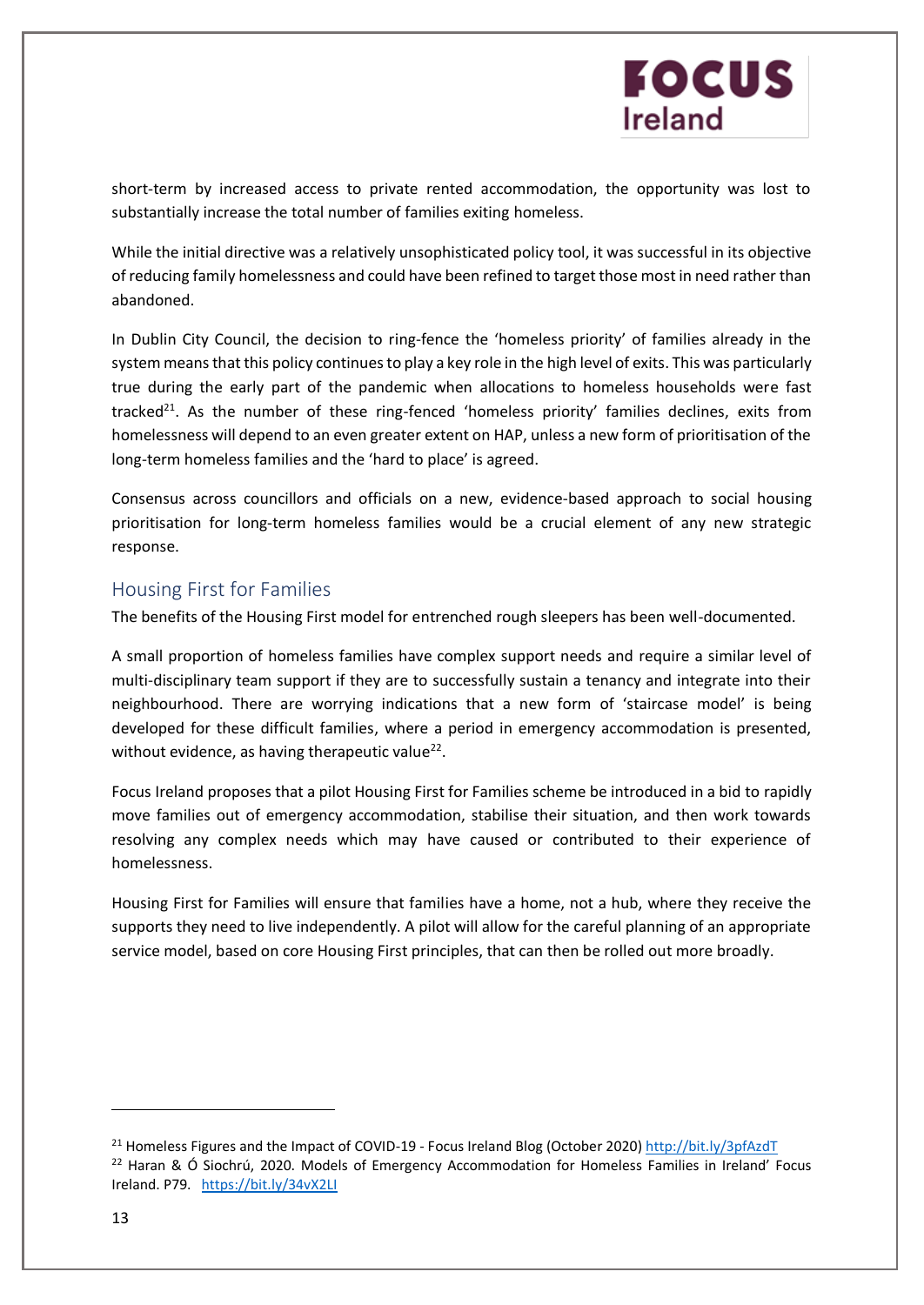### Workstream 3: Minimising the traumatising impact of homelessness.

There is now considerable evidence to show that a period in homeless emergency accommodation can be damaging to the well-being of both parents and children, however there is less recognition that the experience of homelessness in itself traumatic, particularly for children<sup>23</sup>.

While the emergency accommodation provided by some NGOs incorporates a 'trauma informed' approach, the processes through which families apply for support and are allocated to emergency accommodation have no 'trauma informed' component and there has been no systematic review of systems and legislation to ensure that it accords with the constitutional provision to ensure that the interests of the child are of paramount importance.

#### Initial contact with homeless services

When a family becomes homeless the first step they must take is to register with their local authority. The administrative system they encounter in their local authority offices is one which conscientious local authority staff have created to deal with an escalating problem in a manner which is both humane and protects public resources. They have done this in the absence of an adequate policy, legislative framework or specialist training which could have been set at national level.

Legal practitioners working in the area have highlighted that "the wide margin of discretion afforded to the local authority within the current legal framework pertaining to provision of emergency accommodation does not adequately protect families with minor children who are facing homelessness"<sup>24</sup>. This is deeply problematic.

Focus Ireland believes that the presence of one or more dependent children among the persons normally residing with the presenting adult must be a primary determinant in the decision-making process of the local authority. The presence of a minor should substantially alter the burden of proof required to decide whether a family have no alternative accommodation open to them. We also believe that when a child is accepted as homeless with their family, the clause in the Housing Act 1988 which *enables* local authorities to provide assistance should become an *obligation*.

A full review of the legislation and national policy in this area would remove many of these grey areas, boost transparency and ensure a legal approach which is consistent with rule of law principles and which supports local authority decision makers. This is currently lacking, leaving local authority staff with too much discretion and too little guidance. It is the most vulnerable families who fall through the cracks this creates.

 $23$  Siersbaek & Loftus, 2020. Supporting the mental health of children in families that are homeless: a trauma informed approach. [https://www.focusireland.ie/wp-content/uploads/2021/02/Focus-Ireland-therapeutics-](https://focusireland-old.gdlindev.net/wp-content/uploads/2021/02/Focus-Ireland-therapeutics-FINAL_01-12-2020-1.pdf)[FINAL\\_01-12-2020-1.pdf](https://focusireland-old.gdlindev.net/wp-content/uploads/2021/02/Focus-Ireland-therapeutics-FINAL_01-12-2020-1.pdf)

<sup>&</sup>lt;sup>24</sup> Mercy Law Centre, 2019. Report on the Lived Experiences of Homeless Families. P9. [https://mercylaw.ie/wp](https://mercylaw.ie/wp-content/uploads/2019/12/MLRC-Child-and-Family-Homelessness-Report-5.pdf)[content/uploads/2019/12/MLRC-Child-and-Family-Homelessness-Report-5.pdf](https://mercylaw.ie/wp-content/uploads/2019/12/MLRC-Child-and-Family-Homelessness-Report-5.pdf)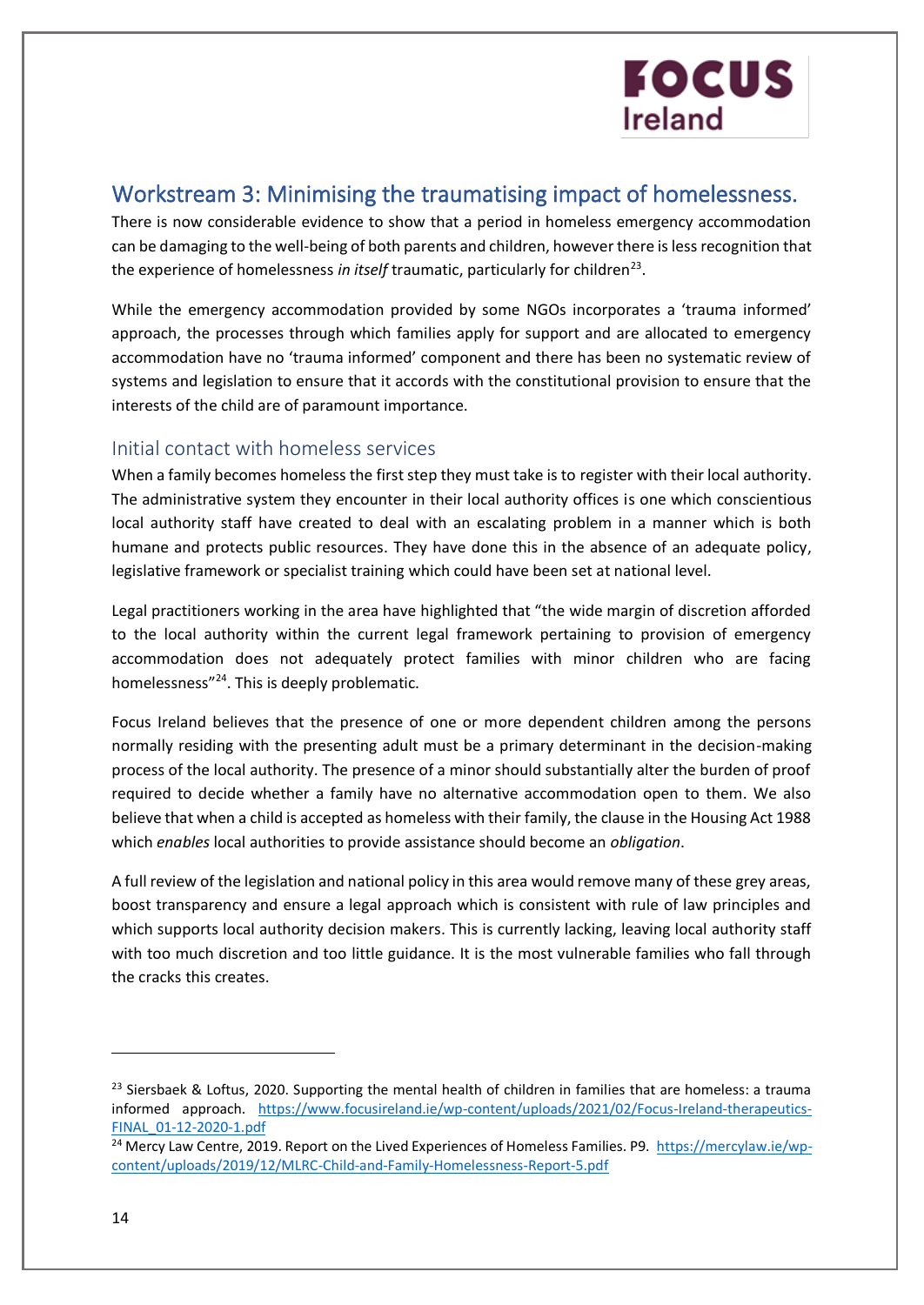A new strategy must commit to ensuring that effective systems are in place so that even in the most difficult cases families are not left with no recourse but to sleep in Garda stations. This must include ensuring the availability of an appropriate referral point for families presenting as homeless out of hours or in emergency situations. It should also include a clear process for informing Tusla where families are not provided, or decline, offers of emergency accommodation and are at risk of having to sleep without shelter.

Focus Ireland has made the case for a day service which would provide a multi-disciplinary first-pointof-contact and support for homeless families, and has piloted such a service in its Dublin Family Centre from its own resources. This service provides skilled, trauma-informed advice and a gateway to other supportive social services. The Centre also provides a child support service to allow hard-pressed parents to access counselling or other supports or to more effectively attend viewings of properties to rent. Appropriate sustainable funding lines for this service should form part of the new strategic approach.

#### Immigration Status and Access to Homeless Services

Immigration status can act as a bar to accessing homeless services and the interaction between the asylum system, immigration system, and homeless services needs urgent attention.

Where a person's immigration status may dis-entitle them to access to mainstream social and housing support, there are other human rights requirements which are sometimes overlooked. For example, the right to family life and rights of the child must be considered where a family with children are refused accommodation, potentially exposing them to an experience of rough sleeping and the trauma which this creates. Families can find themselves caught in an immigration limbo where they are refused access to homeless services but no further assistance or State intervention is offered to resolve their immigration status.

The inadequacy of existing regulations in this area has been highlighted for many years by the IHREC, homeless organisations and local authorities.

A family homeless strategy must ensure that this limbo is removed by identifying areas in which crossagency cooperation is needed and mechanisms for ensuring that families in need of accommodation who have an unresolved immigration issue can receive the advice and support they need, without leaving them in a state of destitution.

#### One-night-only accommodation

The Housing Act 1988 provides that local authorities can determine that a family is not homeless and refuse to provide accommodation. While this is rare, there are recurring problems of this nature in local authorities across the country, particularly those with the most recent emergence of family homelessness.

In some cases, families can be refused emergency and then, late in the evening, provided with accommodation on a 'humanitarian basis' once it becomes apparent that they are at risk of roughsleeping. Families in this category have been provided with accommodation on a one-night-only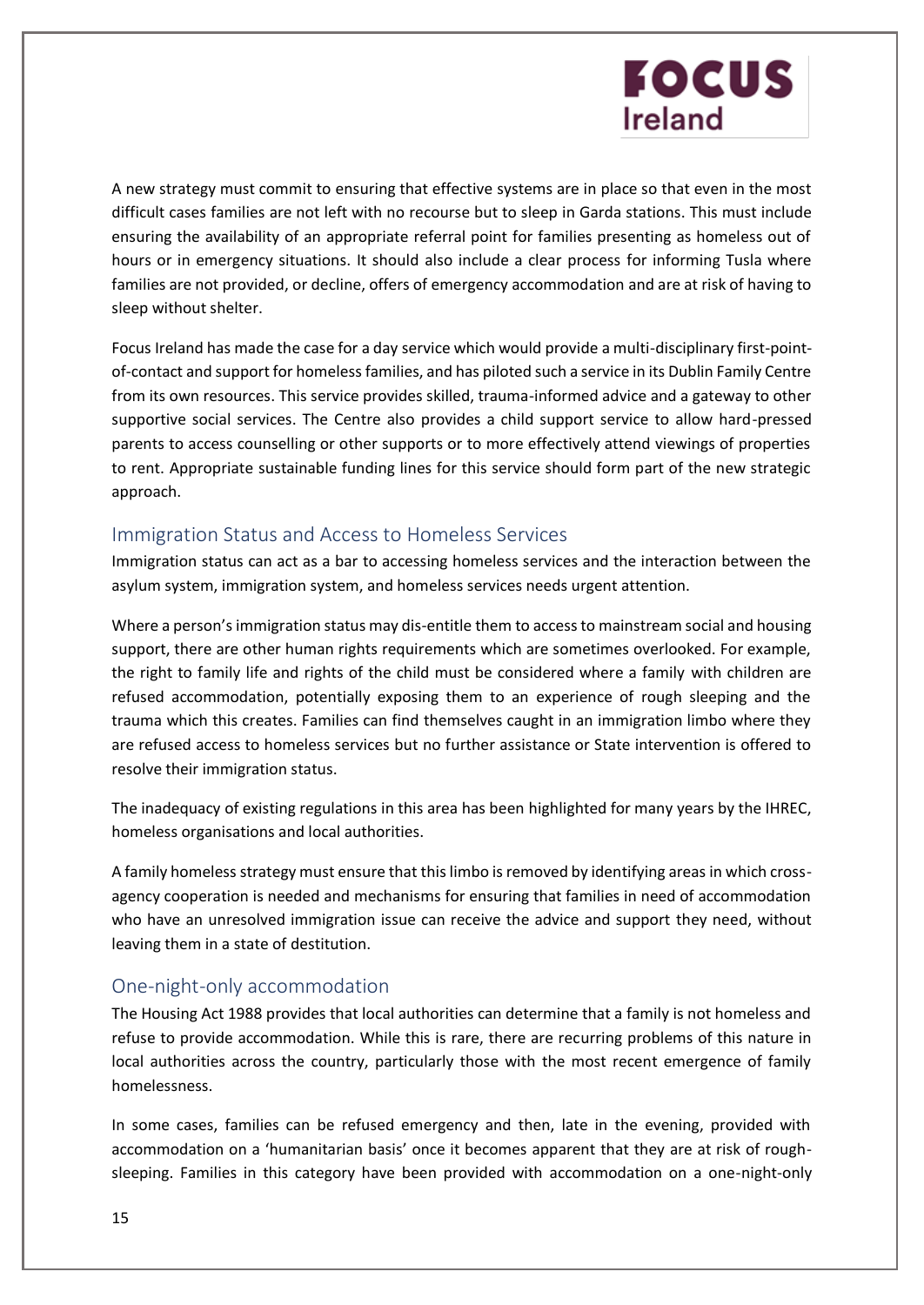("ONO") basis. This means that they are only guaranteed beds for the night and must vacate the following morning. They must repeat the process again each day to secure accommodation for the following night.

Families in this position are often the most vulnerable, with challenging needs including literacy, language and immigration barriers. In the experience of Focus Ireland, families with more complex needs often require greater support engaging with local authorities, completing housing applications, or addressing issues arising around immigration. The experience of ONO makes addressing these needs much more difficult for these families, exacerbating the chaotic circumstances in which they find themselves and, often, making it more difficult for them to engage with authorities. Two Oireachtas Committees have called for an end to the use of ONO in recent reports on child homelessness.<sup>25</sup> This must be implemented as a core part of policy on family homelessness. No child should live in such acute housing insecurity.

The current interpretation of the Housing Act 1988 by local authorities is, Focus Ireland believes, a misapplication of the law involving a muddling of the initial assessment of whether a person is homeless under section 2 of the Act with a housing needs assessment for the purposes of social housing allocations. These are two separate and distinct tests. The primary obligation under section 2 of the 1988 Act is to assess whether a person is homeless and, where a person meets this test, the local authority then has the responsibility to provide accommodation or other assistance as appropriate. A person may meet the test under section 2, without qualifying for social housing under the Housing (Miscellaneous Provisions) Act 2009.

Section 10(10) of the Housing Act 1988 specifies that a housing authority can exercise all their powers to assist individuals while they are trying to determine whether an individual is homeless. As such, it is hard to understand why families in this situation are being refused emergency accommodation<sup>26</sup>.

#### Experience in Emergency Accommodation

We know from our work with families that even families with resilience who are experiencing homelessness for purely economic reasons can develop serious social needs the longer they spend in emergency accommodation. For vulnerable families, emergency accommodation seriously exacerbates underlying needs and can cause these to become entrenched. Where prevention is not possible, rapidly moving families out of emergency accommodation and into stable housing with appropriate supports is the next best option for them. However, both prevention and rapid rehousing have not been working for a large number of families for many years, resulting in the need for ever increasing amounts of emergency accommodation. A large amount of such provision has been created over the last number of years. While it important to recognise the pressures under which emergency

[https://data.oireachtas.ie/ie/oireachtas/committee/dail/32/joint\\_committee\\_on\\_children\\_and\\_youth\\_affairs](https://data.oireachtas.ie/ie/oireachtas/committee/dail/32/joint_committee_on_children_and_youth_affairs/reports/2019/2019-11-14_report-on-the-impact-of-homelessness-on-children_en.pdf) [/reports/2019/2019-11-14\\_report-on-the-impact-of-homelessness-on-children\\_en.pdf](https://data.oireachtas.ie/ie/oireachtas/committee/dail/32/joint_committee_on_children_and_youth_affairs/reports/2019/2019-11-14_report-on-the-impact-of-homelessness-on-children_en.pdf)

<sup>&</sup>lt;sup>25</sup> Joint Committee on Housing, Planning and Local Government, 2019. Report on Family and Child Homelessness.

 $26$  See Minutes of the Dublin City Council Central Area Committee 8/12/20 for DRHE interpretation of this legislation including the need for 'clear government policy and guidelines, along with increased funding…'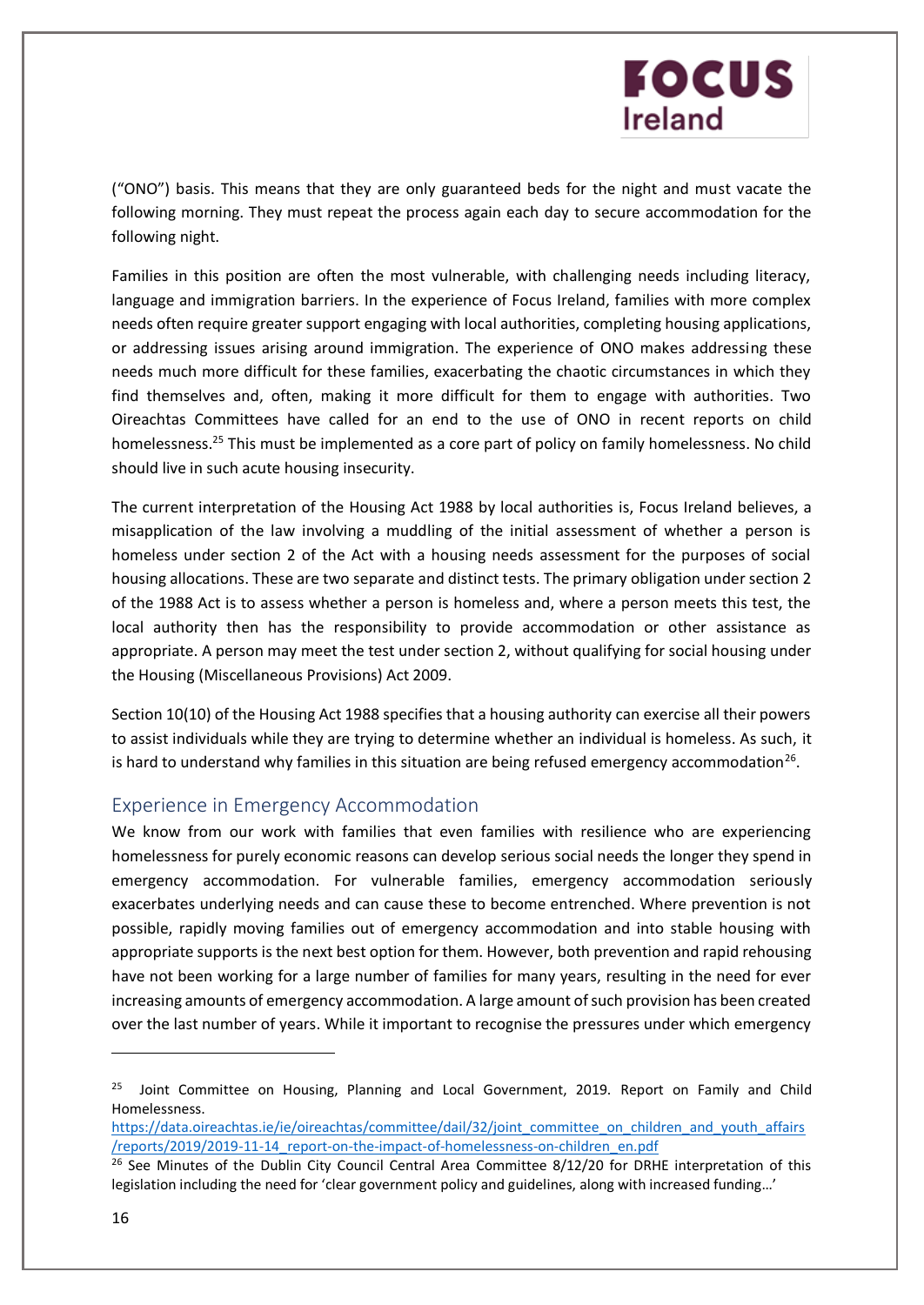

accommodation was commissioned, it is also necessary to note that it was commissioned in the absence of any child-centred or trauma informed guidance.

As local authorities across the country have struggled to increase the amount of emergency accommodation available for families that are homeless, significant problems about quality standards have emerged. For some families residing in emergency accommodation, the range of difficulties are numerous and well-documented by many organisations working in the sector. These include: cramped and overcrowded hotel rooms, a lack of space for play and homework, the imposition of rules which undermine parents, a lack of access to cooking and food storage facilities, a lack of washing facilities, difficulty getting to school or work, a deterioration in family relationships.

Supports for children experiencing homelessness must include access to sufficient space for homework and study; access to child support workers or other developmental supports and outlets; access to mental health supports where needed.

#### Family Hubs

While family hubs emerged out of a recognition of the unsuitability of hotel/hostel accommodation for families, they have become entrenched as a long-term response to family homelessness without regard to their suitability for this. It has now been over a year since the Ombudsman for Children called for a review of family hubs to be carried out urgently. Half of homeless families (48%) now spend over a year in emergency accommodation. The suitability of hubs and their ability to assist families to exit homelessness for good must be assessed to prevent any family from facing long durations in homelessness in unsuitable conditions.

For now, family hubs are an emergency response to an ongoing problem. Without any long-term strategic plan, the hubs are not working towards ending family homelessness. The Ombudsman's report on family hubs, "No Place Like Home," found that "parents in particular were concerned that the Family Hubs were becoming a long-term solution to family homelessness and they and their children would be forgotten about. They expressed concern that while the Government were continuing to open and invest in Family Hubs, no one had looked at whether they were effective or how they were operating<sup>27</sup>." Many of the issues identified in the OCO report arise from the fact that Family Hubs were established in the absence of clearly articulated objectives and have continued as Government policy without any evidence or analysis.

#### Educational Supports

International research has shown a strong correlation between homelessness and a withdrawal from education. Given the recognised and well-documented importance of educational attainment in later life, it is vital that children residing in emergency accommodation are supported to attend school regularly and perform to the best of their ability.

<sup>&</sup>lt;sup>27</sup>Ombudsman for Children's Office, 2019. No Place Like Home: Children's views and experiences of living in Family Hubs. <https://www.oco.ie/app/uploads/2019/04/No-Place-Like-Home.pdf>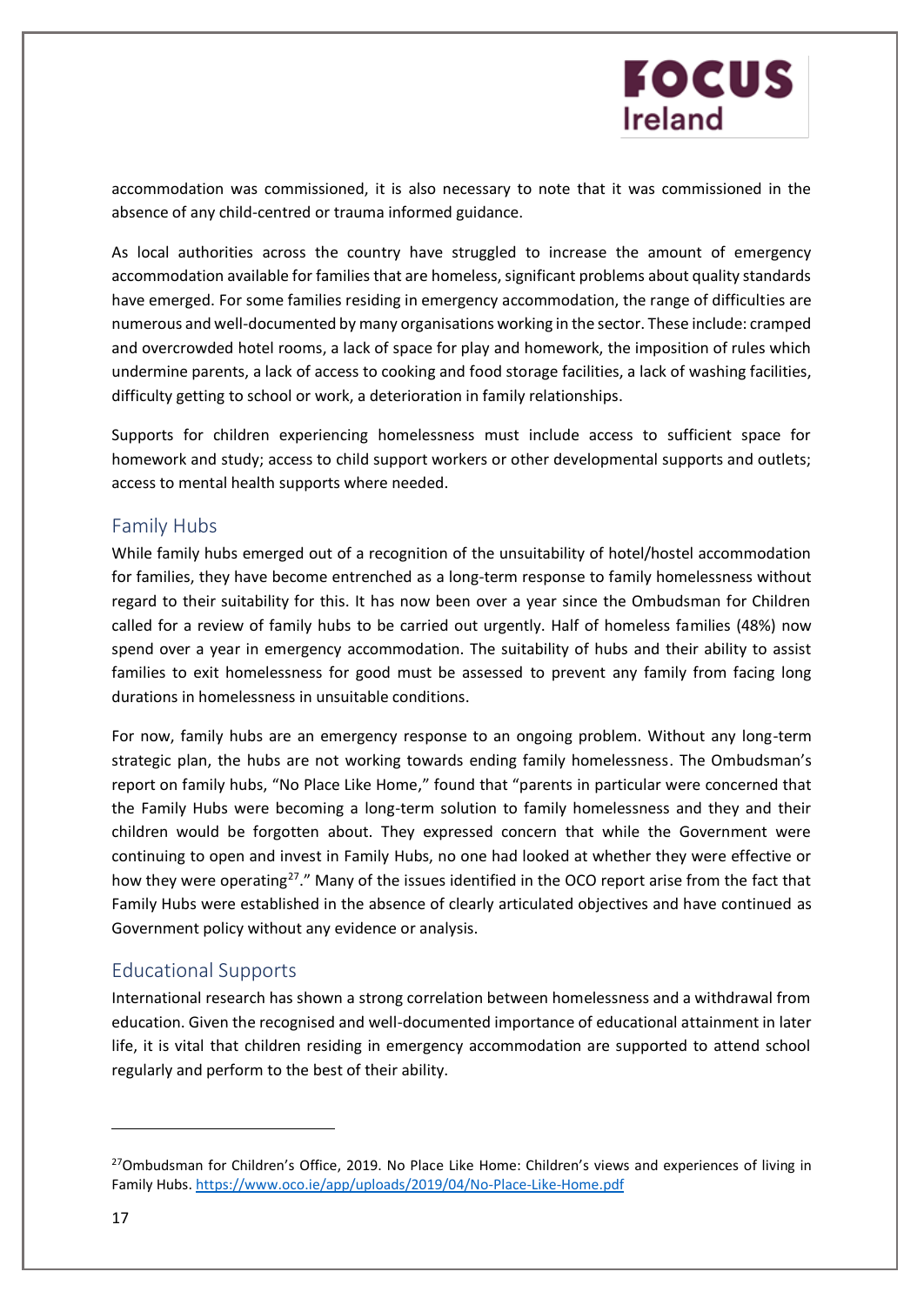2,653 children are currently experiencing homelessness in the State, with many of their educational pathways affected as a result. We are concerned that the response to these children's educational needs relies solely on the DEIS scheme to address educational disadvantage. Research conducted by Focus Ireland found that 45% of a cohort of children experiencing homelessness were not attending DEIS designated schools.<sup>17</sup> We believe that children in emergency accommodation should have access to additional educational resources if needed and this should not be predicated on their school of choice.

#### Therapeutic Supports

Families experiencing homelessness can often require additional support to manage their situation. Some families have support needs which predate their entrance into homelessness, and others develop additional needs given the extended periods of time that they are spending in emergency accommodation. Therapeutic supports should be available to all families in emergency accommodation and could be targeted at children alone or at parents and the family as a whole.

Children and parents consulted by the Ombudsman for Children's Office<sup>28</sup> reported that child support workers were one of the few positive aspects of being in a Family Hub; the Ombudsman recommended that "further attention should be given to identifying additional practical measures (for example, an increase in therapeutic supports and child support workers) that could be implemented to support the resilience, dignity and self-worth of children and parents while they are living in emergency accommodation". Not only do child support workers help to address some of the detrimental impacts of homelessness, by extension, they can help to reduce the pressure and stress on parents. This enables parents to engage much more fully both with supporting their children through a traumatic experience, as well as on the process of exiting homelessness. Currently, there are a considerable number of children with assessed needs who are unable to access childcare supports. Addressing this shortfall in support workers and expanding this support to parents and families could significantly improve family wellbeing while in emergency accommodation and support families to successfully exit homelessness for good.

Focus Ireland research<sup>29</sup> on therapeutic supports for children experiencing homelessness recommends the following:

- o Homelessness must be recognised as a traumatic event for children and families; and it is an avoidable trauma.
- $\circ$  Increased efforts are needed to prevent family homelessness, particularly targeted at the private rental sector where most families had been living prior to becoming homeless;

<sup>&</sup>lt;sup>28</sup> Ombudsman for Children's Office, 2019. No Place Like Home: Children's views and experiences of living in Family Hubs.<https://www.oco.ie/app/uploads/2019/04/No-Place-Like-Home.pdf>

 $29$  Siersbaek & Loftus, 2020. Supporting the mental health of children in families that are homeless: a trauma informed approach. [https://www.focusireland.ie/wp-content/uploads/2021/02/Focus-Ireland-therapeutics-](https://focusireland-old.gdlindev.net/wp-content/uploads/2021/02/Focus-Ireland-therapeutics-FINAL_01-12-2020-1.pdf)[FINAL\\_01-12-2020-1.pdf](https://focusireland-old.gdlindev.net/wp-content/uploads/2021/02/Focus-Ireland-therapeutics-FINAL_01-12-2020-1.pdf)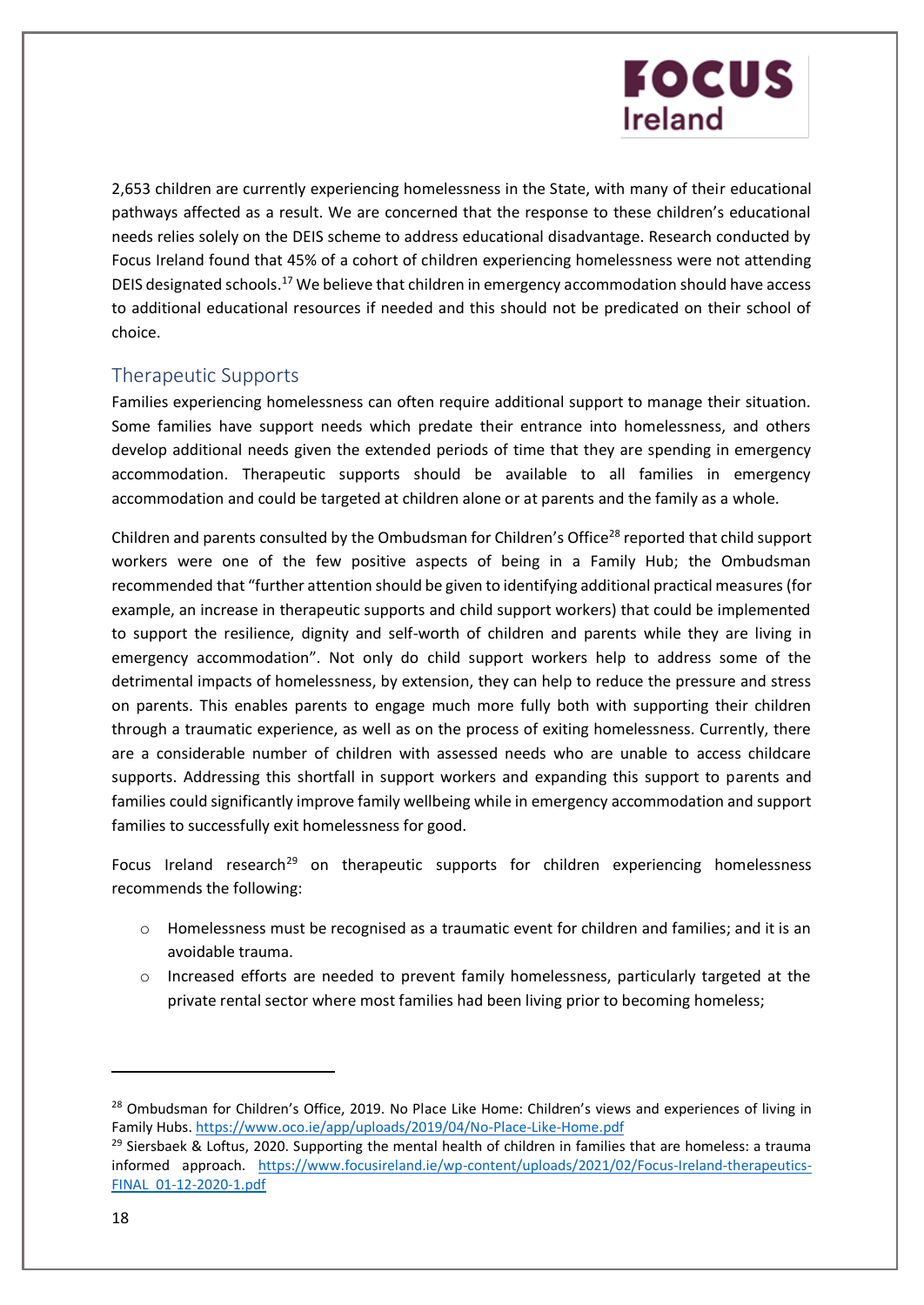- $\circ$  A significant increase in the supply of family accommodation is needed which families can afford to rent. The private rented sector can provide a sustainable housing solution for some families, but only if rent subsidies realistically reflect the level of market rents. However, many families had been living in the private rented sector when they were made homeless and are understandably reluctant to risk experiencing homelessness again. Increasing the output of social housing provided by local authorities and approved housing bodies is critical to sustainably addressing family homelessness;
- $\circ$  Restoration of prioritisation in social housing allocations for families who are homeless to facilitate rapid rehousing.

### Workstream 4: Housing Supply

The scale of our family housing crisis is directly related to the lack of available affordable housing, in particular social housing. While the issue of housing supply is much wider than can be covered in this strategy, any credible strategy to tackle family homelessness must include, or link to, measures to increase the supply of suitable housing. Key areas which could be addressed include:

#### Increase Provision of Suitable Public Housing

The Programme for Government commits to building 50,000 social homes. Focus Ireland welcomes the increased emphasis in public policy on providing single bed-room social housing units, to reflect the actual demand in social housing waiting lists but this must not result in any slow-down in providing family housing. The increased emphasis on one-bedroom social housing units to reflect a welcome realism about the actual households on the social housing waiting list must be matched by a recognition that there are a number of very large families whose needs also need to be reflected in building plans.

### Unoccupied homes and unused building land

While some progress has been made through the vacant home initiative under Rebuilding Ireland, this is very small in contrast the number of units assessed as being vacant. Similarly, measures to tackle the amount of building land with planning permission which is lying unused, have had very limited impact on the scale of the problem.

The 2016 Oireachtas Housing and Homelessness Committee report noted that 'There was general consensus among legal experts addressing the Committee that there was no particular legal impediment to the extensive use of compulsory purchase orders as a policy instrument in increasing housing supply<sup>30</sup>. It would appear that the cost of compulsory purchase orders is the limiting factor, but this does not appear to take into account the human and financial cost of leaving families in emergency homeless accommodation.

<sup>&</sup>lt;sup>30</sup> Report of the Committee on Housing and Homelessness, 2016. P138. [https://data.oireachtas.ie/ie/oireachtas/committee/dail/32/committee\\_on\\_housing\\_and\\_homelessness/repo](https://data.oireachtas.ie/ie/oireachtas/committee/dail/32/committee_on_housing_and_homelessness/reports/2016/2016-06-16_final-report-june-2016_en.pdf) [rts/2016/2016-06-16\\_final-report-june-2016\\_en.pdf](https://data.oireachtas.ie/ie/oireachtas/committee/dail/32/committee_on_housing_and_homelessness/reports/2016/2016-06-16_final-report-june-2016_en.pdf)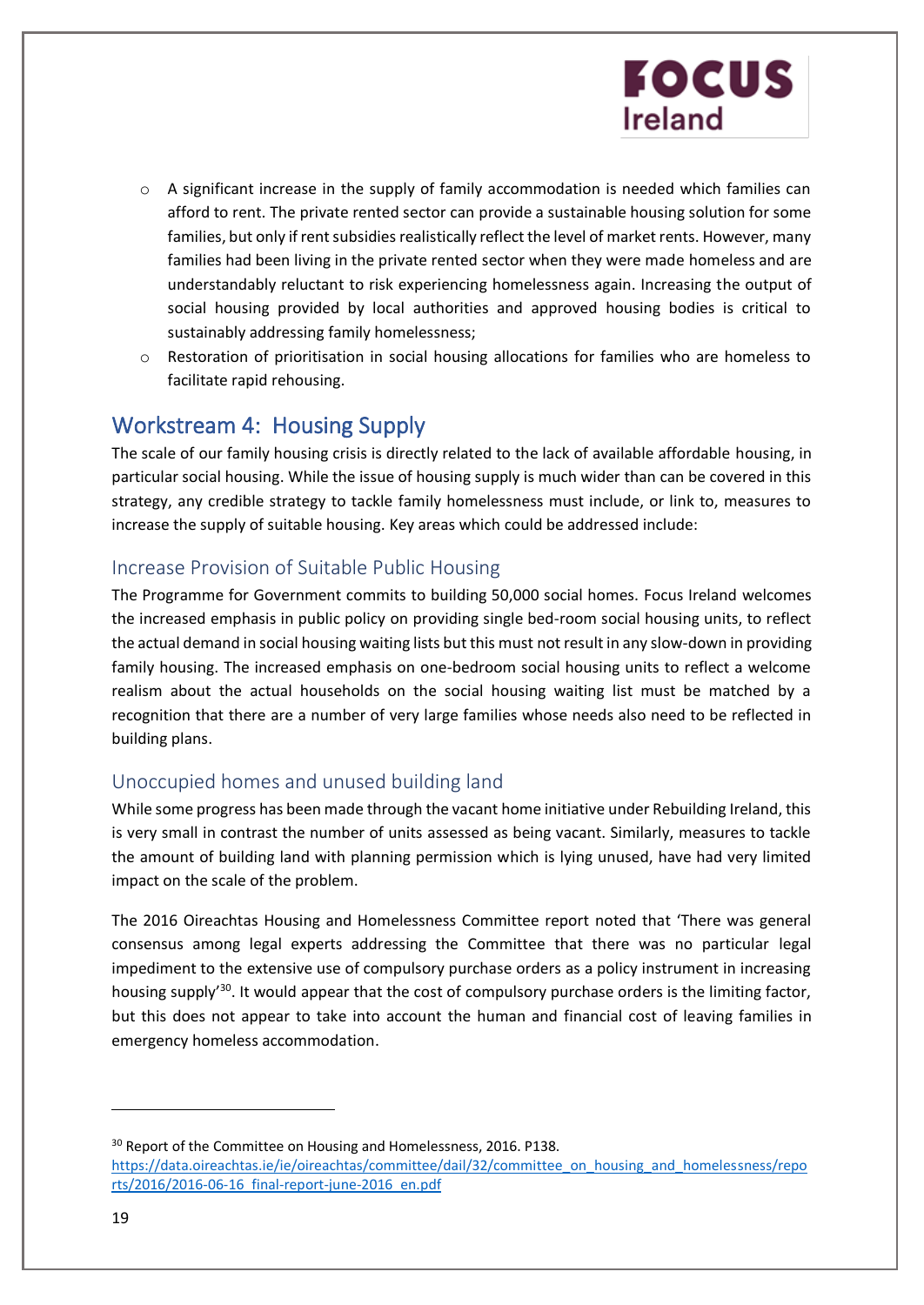After years of ineffectual measures to deal with these issues, credible measures in this area need to contain far more active intention:

- a. In the case of vacant residential property, a vacant homes charge, with appropriate exemptions, would increase the incentive for the owners of these properties to clarify the status of these homes or make them available for use. Expression of an intention to move in this direction would in itself assist in engaging with these owners. A stronger national policy stance of support for CPOs for vacant units would also help progress measures in this area.
- b. Fair notice should be given that the State will consider using the Land Development Agency to take ownership of strategic tracts of land that are being held in the hope of rising land prices maximizing profits. This approach would have to be backed up with measures to ensure that the Land Development Agency is able to move quickly to build homes on the land.

#### Downscaling

A number of housing policy experts have pointed out that the shortage of family homes is not as severe as it appears and much of the apparent shortage is caused by older households continuing to live in larger homes after their children have established separate households. According to some estimates, there are between 74,000 and 99,000 homes with three bedrooms which are not in regular use. However, a series of reports have indicated that in reality only a small number of older householders are willing to undertake such downsizing $31$ , and even those who are highly likely to do so will face significant barriers of availability and transition cost.

Reports consistently recommend 'measures which could facilitate choice and agency among potential downsizing households' and 'heightened investment in appropriate housing stock.' However, no such measures have been implemented to date, and consideration of such measures should form part of a family homeless strategy.

A second area of underutilisation of housing stock is in the social housing sector where some estimates put the level of underutilisation as high as 25%<sup>32</sup>. While this area has not been researched to the same extent as the owner-occupier sector, it is likely that the same issues apply in respect of high levels of emotional connection to the family homes and local area. The limited range of attractive alternative accommodation which can be offered by most Local Authorities is likely to be a further factor reducing the number of social housing tenants willing to down-size voluntarily. The same approach of 'facilitated choice' should guide policy in the social housing sector as in the owner-occupier sector.

<sup>31</sup> The most recent report is Irish Government Economic and Evaluation Service, 2020. Attitudinal Survey of Mature Households. [http://www.housingagency.ie/sites/default/files/publications/IGEES-Mature-Home-](http://www.housingagency.ie/sites/default/files/publications/IGEES-Mature-Home-Owners-Survey.pdf)[Owners-Survey.pdf](http://www.housingagency.ie/sites/default/files/publications/IGEES-Mature-Home-Owners-Survey.pdf) <sup>32</sup> [https://www.irishtimes.com/news/social-affairs/more-than-5-000-dublin-council-houses-and-flats](https://www.irishtimes.com/news/social-affairs/more-than-5-000-dublin-council-houses-and-flats-underoccupied-1.3287404)[underoccupied-1.3287404](https://www.irishtimes.com/news/social-affairs/more-than-5-000-dublin-council-houses-and-flats-underoccupied-1.3287404)